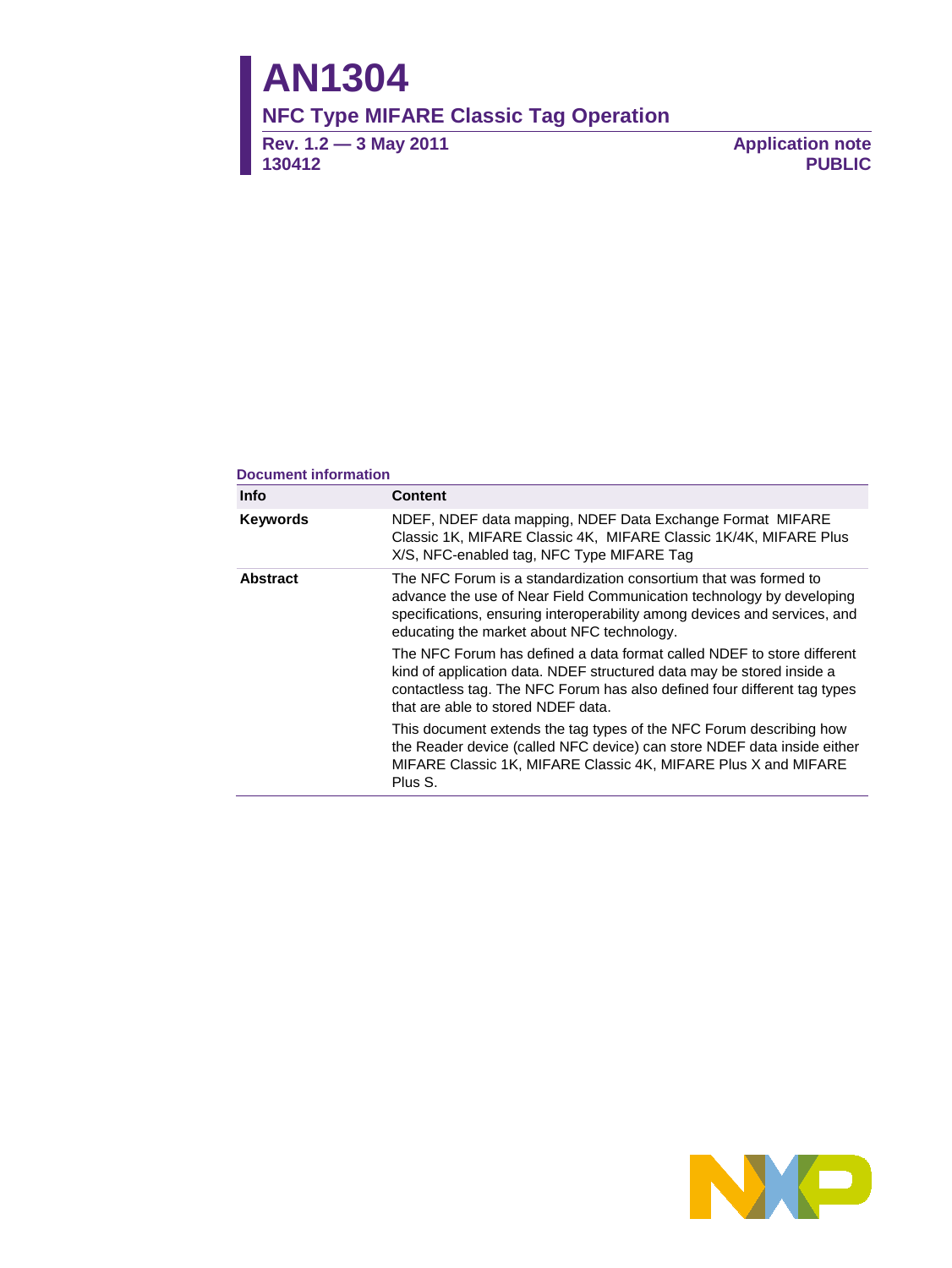| <b>Revision history</b> |          |                                                                                                                                                                                                  |
|-------------------------|----------|--------------------------------------------------------------------------------------------------------------------------------------------------------------------------------------------------|
| <b>Rev</b>              | Date     | <b>Description</b>                                                                                                                                                                               |
| 1.2                     | 20110503 | Editorial Review: added MIFARE Plus X and MIFARE Plus S, replaced NFC Forum sector<br>with NFC sector, replaced NFC Forum AID with NFC AID and other editorial updates.                          |
| 1.1                     | 20070821 | Corrected and rephrased some text element, added figures, updated "NDEF Detection<br>Procedure" section 6.4.1, added chapter 9. ANNEX C, added chapter 10. ANNEX D, added<br>chapter 11. ANNEX E |
| 1.0                     | 20061111 | <b>Final Revision</b>                                                                                                                                                                            |
| 0.1                     | 20060629 | First draft version                                                                                                                                                                              |

## **Contact information**

For more information, please visit: [http://www.nxp.com](http://www.nxp.com/)

For sales office addresses, please send an email to: [salesaddresses@nxp.com](mailto:salesaddresses@nxp.com)

AN1304 All information provided in this document is subject to legal disclaimers. © NXP B.V. 2011. All rights reserved.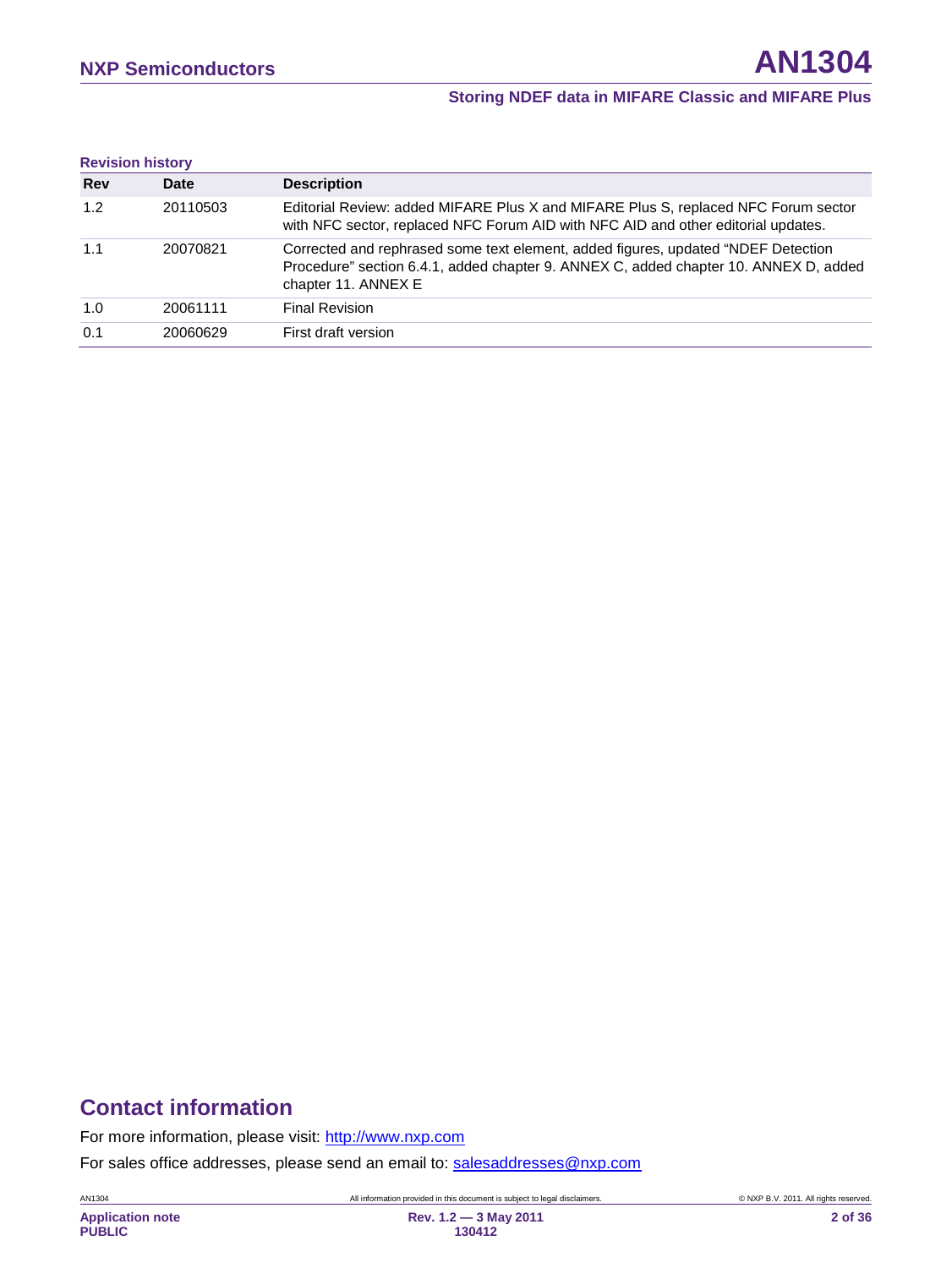## <span id="page-2-0"></span>**1. Introduction**

The NFC technology allows to access standard ISO 14443A card products as the MIFARE family. A specification to store data for any kind of service or application is currently specified in the NFC Forum and it is called NFC Data Exchange Format (NDEF, see [NDEF]). To store NDEF formatted data (or also called NDEF data) inside a contactless tag product a mapping model is required.

The MIFARE Classic and MIFARE Plus tag products (see [MF1K, MF4K, MFPLUS]) are ICs enabling a contactless card/tag and are currently available with 1Kbyte, 2Kbyte and 4Kbyte of EEPROM memory. The MIFARE Classic and MIFARE Plus support file data transfer in 106 kbit/s, mutual three pass authentication, data encryption of RF-channel with replay attack protection, and an encrypted data link for the data exchange.

This application note describes:

- the mapping model to store one NDEF Message (or NDEF formatted data) inside MIFARE Classic 1k/4k card platform,
- the command set and the life cycle of the MIFARE Classic and MIFARE Plus to manage the NDEF Message, and
- <span id="page-2-1"></span>• how the Reader device (also called NFC device) can detect, read and write the NDEF Message in the MIFARE Classic and MIFARE Plus tag platform,

## **1.1 Applicable Documents**

| [ISOIEC 14443-2] | ISO/IEC 14443-2 Type A Identification Cards- Contactless<br>Integrated circuit(s) cards- Proximity Cards- Part 2: Radio frequency<br>power and signal interface         |
|------------------|-------------------------------------------------------------------------------------------------------------------------------------------------------------------------|
| [ISOIEC 14443-3] | ISO/IEC14443-3 Type A Identification Cards- Contactless Integrated<br>circuit(s) cards- Proximity Cards- Part 3: Initialisation and<br>Anticollision                    |
| [NDEF]           | "NFC Data Exchange Format (NDEF)", NFC Forum™, Technical<br>Specification, May 2006.                                                                                    |
| [RFC2119]        | RFC 2119 - Key words for use in RFCs to Indicate Requirement<br>Levels.                                                                                                 |
| [MF1K]           | "MF1 IC S50, Functional Specification", NXP Semiconductors,<br>Product Data Sheet, Revision 5.2, 19 December 2006, Document<br>Identifier 0010.                         |
| [MF4K]           | "MF1 IC S70, Standard 4 kByte Card IC Functional Specification",<br>NXP Semiconductors, Product Data Sheet, Revision 4.0, 7 February<br>2007, Document Identifier 0435. |
| [MFPLUS]         | "MF1PLUSx0y1, Mainstream Contactless Smart Card IC For Fast<br>And Easy Solution Development", Revision 3.1, 19 April 2010,<br>Document Identifier 1635.                |
| [MAD]            | "AN MAD, MIFARE Application Directory", NXP Semiconductors,<br>Application Note, Revision 3.0, 4 May 2007, Document Identifier<br>0018.                                 |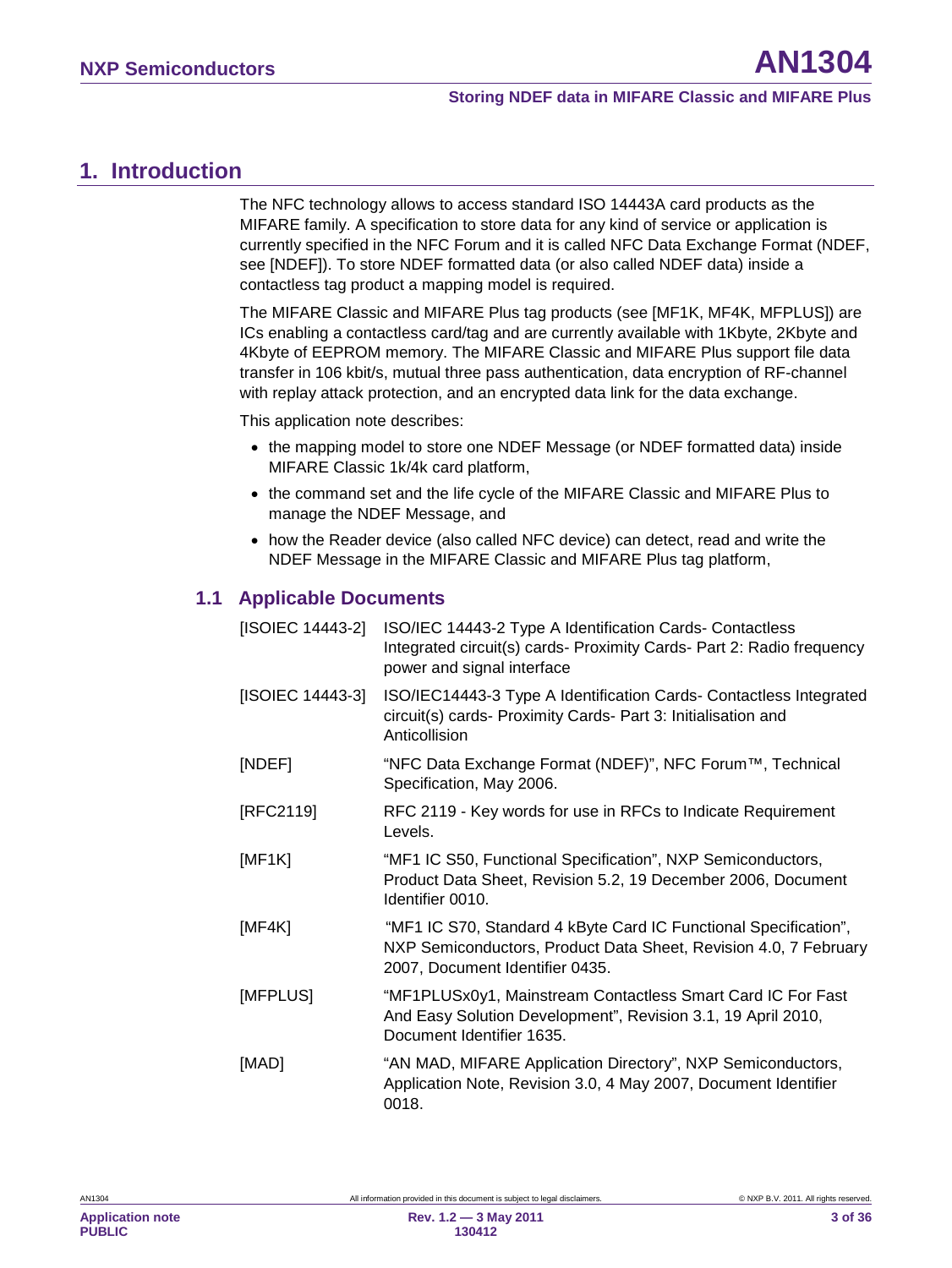#### <span id="page-3-0"></span>**1.2 Convention and notations**

#### **1.2.1 Representation of numbers**

<span id="page-3-1"></span>The following conventions and notations apply in this document unless otherwise stated.

Binary numbers are represented by strings of digits 0 and 1 shown with the most significant bit (msb) left and the least significant bit (lsb) right, "b" is added at the end.

Example: 11110101b

Hexadecimal numbers are represented is using the numbers  $0 - 9$  and the characters  $A -$ F, an "h" is added at the end. The Most Significant Byte (MSB) is shown on the left, the Least Significant Byte (LSB) on the right.

Example: F5h

Decimal numbers are represented as is (without any tailing character).

<span id="page-3-2"></span>Example: 245

#### **1.3 Special Word Usage**

The key words "SHALL", "SHALL NOT", "REQUIRED", "SHOULD", "SHOULD NOT", "RECOMMENDED", "MAY", and "OPTIONAL" are used to signify the requirements in this document.

SHALL, and REQUIRED have the same meaning. SHOULD and RECOMMENDED have the same meaning. MAY and OPTIONAL mean also the same. The key words are interpreted as described in [RFC2119].

#### <span id="page-3-3"></span>**1.4 Glossary**

| Term                                   | <b>Definition</b>                                                                             |
|----------------------------------------|-----------------------------------------------------------------------------------------------|
| <b>Access Bits</b>                     | Bits of the sector trailer that controls the access rights to the whole<br>sector             |
| $C1_{0,3}$ , $C2_{0,3}$ , $C3_{0,3}$ . | access bits of the sector trailer                                                             |
| card                                   | A MIFARE Classic or MIFARE Plus contactless card, see [MF1K,<br>MF4K, MFPLUS]                 |
| CС                                     | Capability Container, the CC stores control data for managing the<br>NDEF data inside the tag |
| DA                                     | MAD available bit, see [MAD]                                                                  |
| <b>GPB</b>                             | General Purpose Byte, see [MAD]                                                               |
| Key A                                  | 6 bytes key of the sector                                                                     |
| Key B                                  | 6 bytes key of the sector                                                                     |
| lsb                                    | least significant bit                                                                         |
| <b>LSB</b>                             | least significant byte                                                                        |
| <b>MAD</b>                             | MIFARE Application Directory, see [MAD]                                                       |

#### **Table 1. Terms and definitions**

**4 of 36**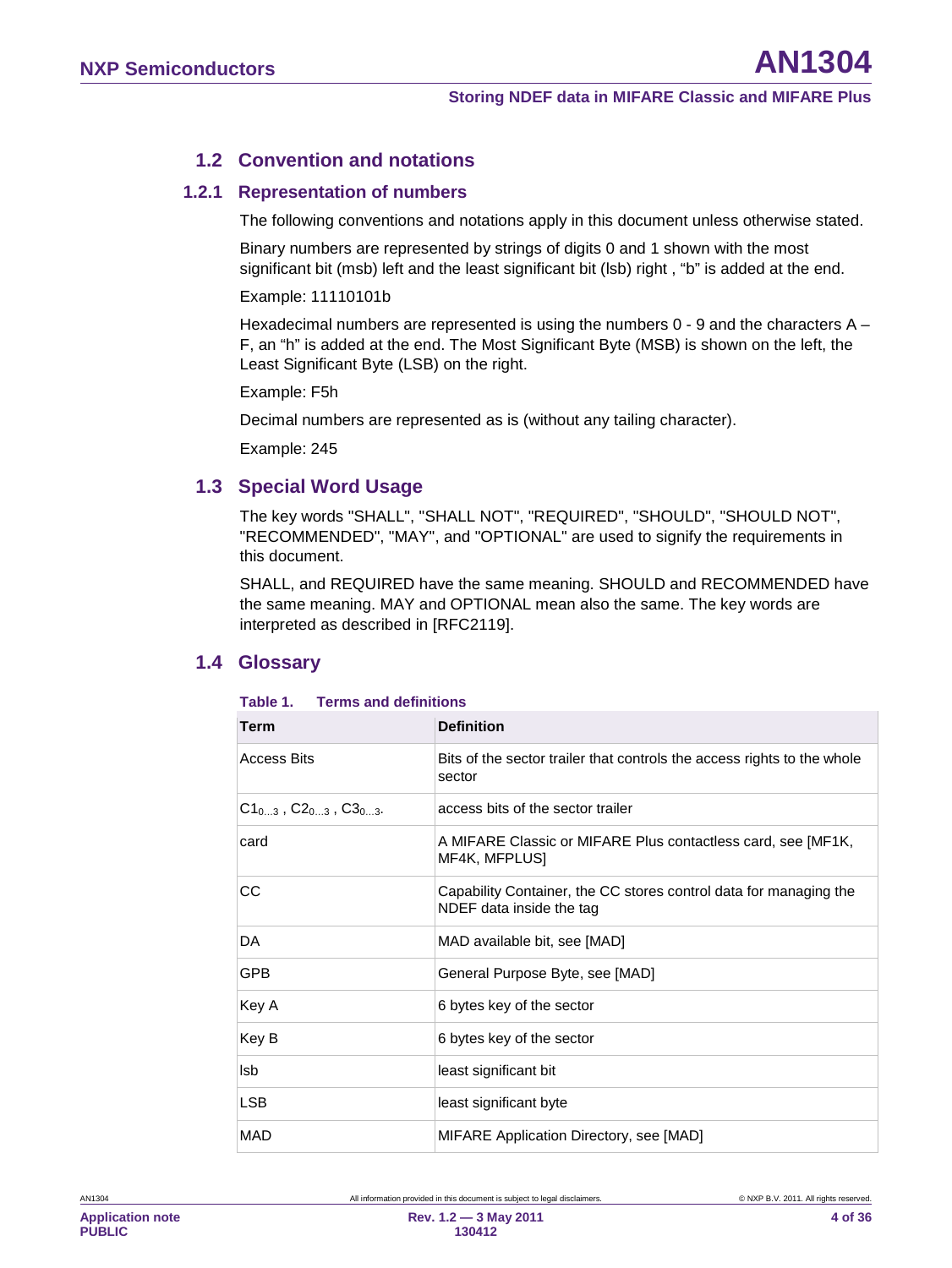| Term                   | <b>Definition</b>                                                                                                  |
|------------------------|--------------------------------------------------------------------------------------------------------------------|
| MAD1                   | MIFARE Application Directory 1, see [MAD]                                                                          |
| MAD <sub>2</sub>       | MIFARE Application Directory 2, see [MAD]                                                                          |
| MAD sector             | A sector containing the MAD, see [MAD].                                                                            |
| msb                    | most significant bit                                                                                               |
| <b>MSB</b>             | most significant byte                                                                                              |
| <b>NDEF</b>            | NFC Data Exchange Format, see [NDEF]                                                                               |
| NDEF data              | Data contained inside a MIFARE Classic or MIFARE Plus defined<br>by the NFC Forum e.g. NDEF Message                |
| <b>NDEF Message</b>    | Data packet structured as specified by the [NDEF] specification.                                                   |
| NDEF Message TLV       | TLV block that contains an NDEF Message                                                                            |
| <b>NFC</b>             | Near Field Communication                                                                                           |
| <b>NFC Forum</b>       | Standardization body, see http://www.nfc-forum.org/home                                                            |
| NFC device             | Reader device capable to read MIFARE Classic tags                                                                  |
| <b>NFC Sector</b>      | Sector that contains NDEF data                                                                                     |
| NULL TLV               | Single byte TLV block mainly used for padding.                                                                     |
| PCD                    | Proximity Coupling Device according the ISO 14443. The term PCD<br>describes a reader/writer for contactless cards |
| PICC                   | Proximity Card according to the ISO/IEC 14443. The MIFARE<br>Classic or MIFARE Plus contactless card               |
| Proprietary TLV        | TLV block that contains proprietary data                                                                           |
| Reader device / Reader | Reader/writer for contactless cards. It may be a NFC device or a<br>PCD device.                                    |
| RF                     | Radio Frequency                                                                                                    |
| RFU                    | Reserved for Future Use                                                                                            |
| <b>SAK</b>             | Selective Acknowledge see [ISOIEC 14443-3]                                                                         |
| tag                    | A MIFARE Classic or MIFARE Plus contactless card, see [MF1K,<br>MF4K, MFPLUS]                                      |
| <b>Terminator TLV</b>  | Last TLV block of the tag                                                                                          |
| TLV                    | Type Length Value block, data structure element to store different<br>kind of data.                                |
| UID                    | Unique Identifier, also called serial number in the [MF1K, MF4K,<br>MFPLUS] specification                          |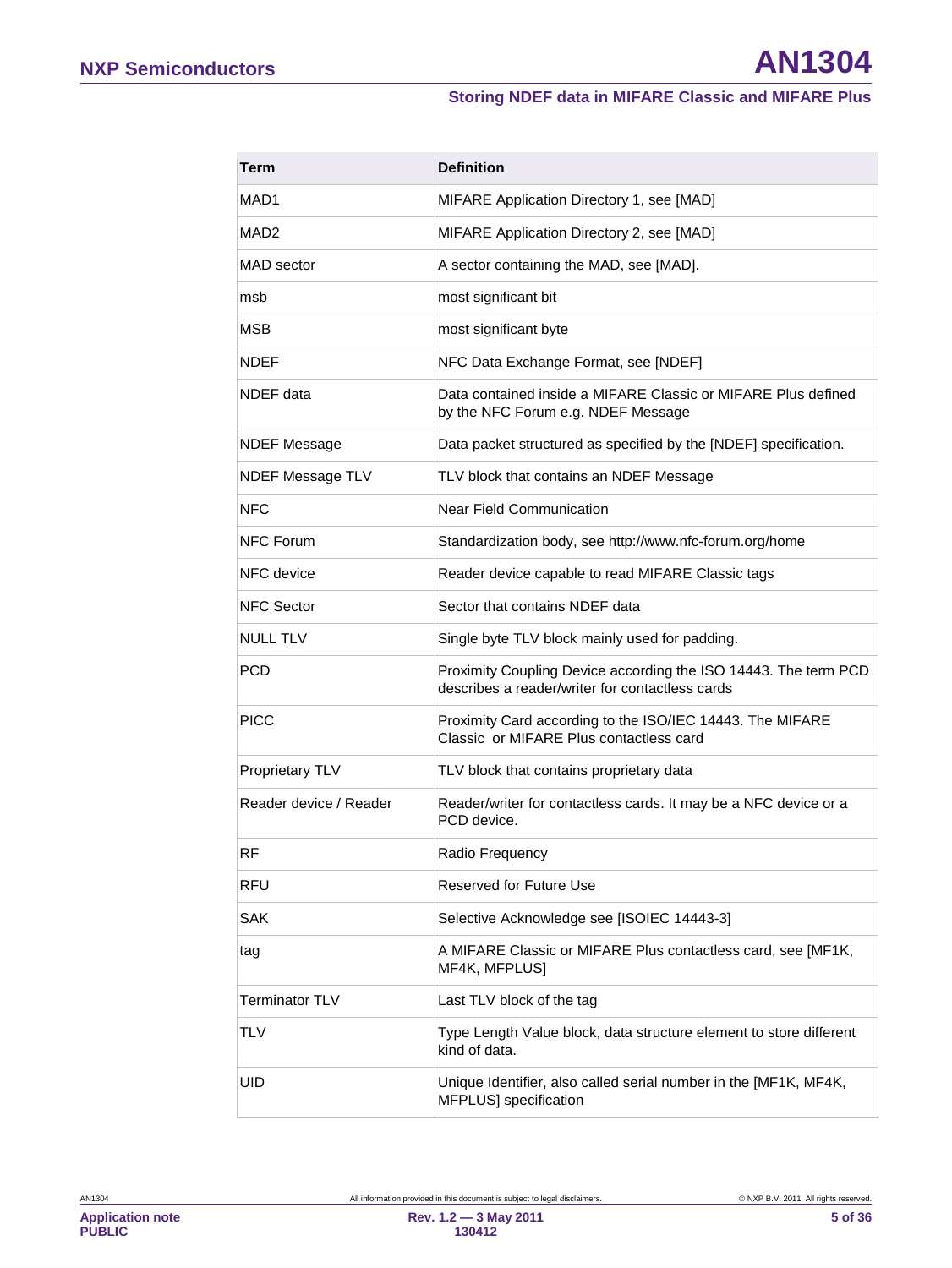## <span id="page-5-2"></span>**2. Memory Structure and Management**

MIFARE Classic and MIFARE Plus are based on particular memory chip with a certain memory size and space for data. The following sections briefly describe the details of such memory chips and in particular their memory structure and management (for more details see [MF1K, MF4K, MFPLUS]).

MIFARE Plus SHALL be configured in Security Level 1: backwards functional compatibility mode (with MIFARE Classic 1K and MIFARE Classic 4K) with optional AES authentication.

[Table 2](#page-5-0) gives an overview of the MIFARE Classic products.

|                          | <b>Name</b>    | <b>EEPROM</b> |
|--------------------------|----------------|---------------|
| <b>MIFARE Classic 1k</b> | MF1 S50        | 1 Kbyte       |
| <b>MIFARE Classic 4k</b> | <b>MF1 S70</b> | 4 Kbyte       |
| <b>MIFARE Plus X</b>     | MF1 PLUS 60    | 2 Kbyte       |
|                          | MF1 PLUS 80    | 4 Kbyte       |
| <b>MIFARE Plus S</b>     | MF1 SPLUS 60   | 2 Kbyte       |
|                          | MF1 SPLUS 80   | 4 Kbyte       |

#### <span id="page-5-0"></span>**Table 2. Overview on MIFARE Classic products**

The memory structure (or memory layout) is defined for each MIFARE Classic 1k and 4k products. The memory structures are divided into sectors containing 4 or 16 blocks each. Each block is numbered from 0 to 3 or from 0 to 15. The number associated to a block is called block number. Each block contains 16 bytes numbered from 0 to 15. For each block byte 0 is the MSB and byte 15 is the LSB. Byte 0 of block 0 in sector 0 indicates the MSB. The LSB is indicated by: Byte 15 of block 3 in sector 15 for MIFARE Classic 1k, byte 15 of block 3 in sector 31 for MIFARE Plus X/S with 2 Kbytes, and byte 15 of block 15 in sector 39 for MIFARE Classic 4k and MIFARE Plus X/S with 4 Kbytes.

In this document the bit and byte order when defining packets and messages follows the big-endian byte order.

The next two sections describe in detail the memory structures (also called layouts) of MIFARE Classic and MIFARE Plus.

#### <span id="page-5-1"></span>**2.1 MIFARE Classic 1k Layout**

[Fig 1](#page-6-0) outlines the memory layout of the MIFARE Classic 1k.

The memory area of the MIFARE 1k is organized in 16 numbered sectors from 0 to 15. Each sector contains 4 blocks (block 0 to 3). Block 3 of each sector is called sector trailer and contains information (called access bits) to handle the sector access conditions and the secret keys (key A and key B). Depending on the setting of the access bits the Reader device has to perform an authentication with key A or key B to read or write the sector.

Byte 9 of the sector trailer (see [Fig 1\)](#page-6-0) is called General Purpose Byte (GPB).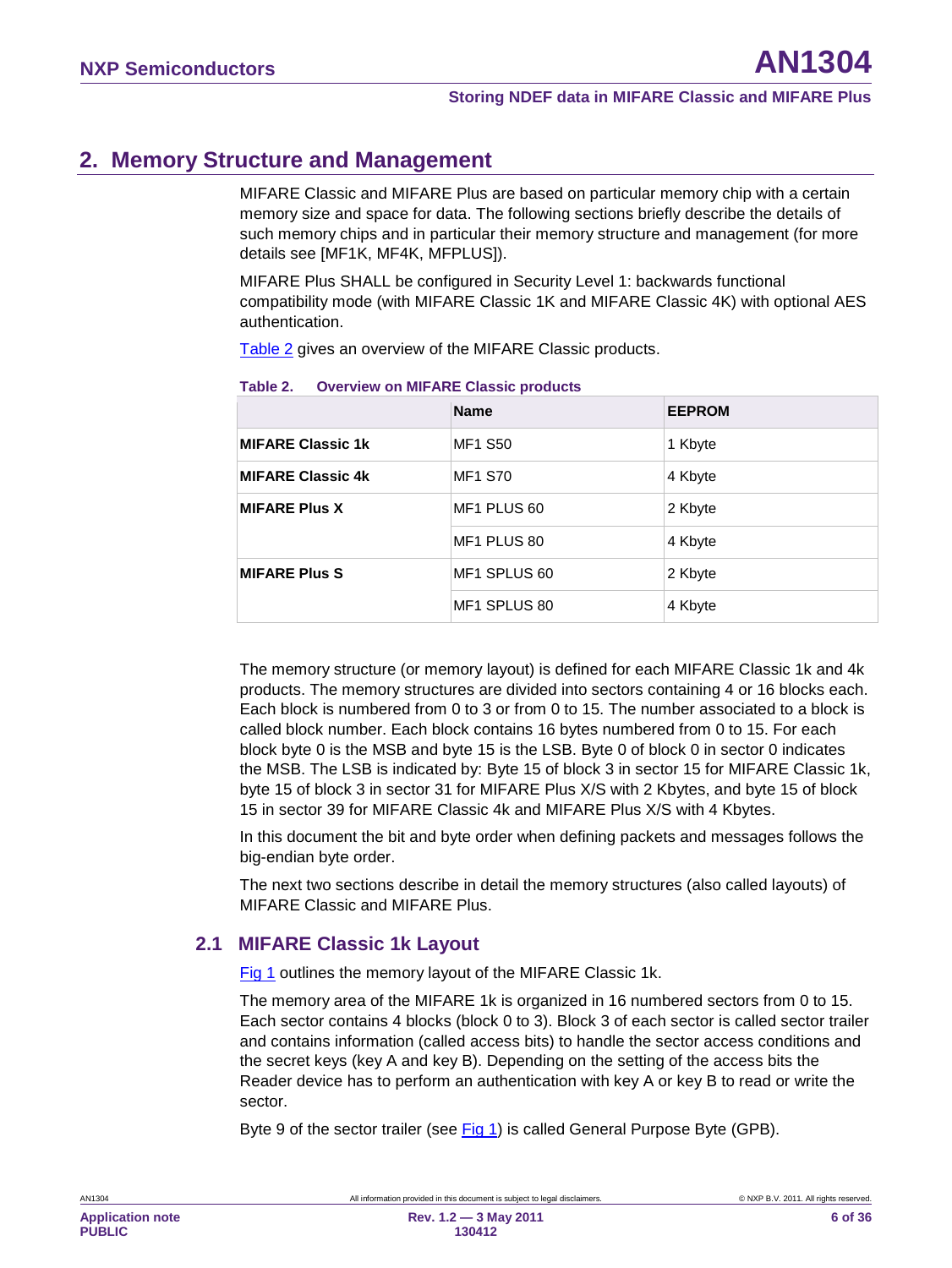Block 0 of sector 0 (i.e. Manufacturer Block also called Manufacturer Data) contains the IC manufacturer data, and the Unique Identifier (UID, also called Serial Number, see [ISOIEC 14443-3] for a detailed definition).

|                |                                        | Byte Number within a Block |  |              |              |   |   |   |                        |   |             |  |              |                   |                    |
|----------------|----------------------------------------|----------------------------|--|--------------|--------------|---|---|---|------------------------|---|-------------|--|--------------|-------------------|--------------------|
| <b>Sector</b>  | <b>Block</b>                           | 0                          |  | $\mathbf{2}$ | 3            | 4 | 5 | 6 | 7                      | 8 | $\mathsf g$ |  |              | 10 11 12 13 14 15 | <b>Description</b> |
| 15             | 3                                      |                            |  | Key A        |              |   |   |   | <b>Access Bits GPB</b> |   |             |  | Key B        |                   | Sector Trailer 15  |
|                | 2                                      |                            |  |              |              |   |   |   |                        |   |             |  |              |                   | Data               |
|                | 1                                      |                            |  |              |              |   |   |   |                        |   |             |  |              |                   | Data               |
|                | 0                                      |                            |  |              |              |   |   |   |                        |   |             |  |              |                   | Data               |
| 14             | $\overline{3}$                         |                            |  | Key A        |              |   |   |   | <b>Access Bits GPB</b> |   |             |  | Key B        |                   | Sector Trailer 14  |
|                | $\overline{2}$                         |                            |  |              |              |   |   |   |                        |   |             |  |              |                   | Data               |
|                | 1                                      |                            |  |              |              |   |   |   |                        |   |             |  |              |                   | Data               |
|                | 0                                      |                            |  |              |              |   |   |   |                        |   |             |  |              |                   | Data               |
|                |                                        |                            |  |              |              |   |   |   |                        |   |             |  |              |                   |                    |
| ÷              |                                        |                            |  |              |              |   |   |   |                        |   |             |  |              |                   |                    |
|                | ٠                                      |                            |  |              |              |   |   |   |                        |   |             |  |              |                   |                    |
|                |                                        |                            |  |              |              |   |   |   |                        |   |             |  |              |                   |                    |
| ٠              |                                        |                            |  |              |              |   |   |   |                        |   |             |  |              |                   |                    |
|                |                                        |                            |  |              |              |   |   |   |                        |   |             |  |              |                   |                    |
| 1              | $\mathsf 3$                            |                            |  | Key A        |              |   |   |   | <b>Access Bits GPB</b> |   |             |  | Key B        |                   | Sector Trailer 1   |
|                | 2                                      |                            |  |              |              |   |   |   |                        |   |             |  |              |                   | Data               |
|                | 1                                      |                            |  |              |              |   |   |   |                        |   |             |  |              |                   | Data               |
|                | 0                                      |                            |  |              |              |   |   |   |                        |   |             |  |              |                   | Data               |
| $\overline{0}$ | $\overline{3}$                         |                            |  |              | <b>Key A</b> |   |   |   | Access Bits GPB        |   |             |  | <b>Key B</b> |                   | Sector Trailer 0   |
|                | 2                                      |                            |  |              |              |   |   |   |                        |   |             |  |              |                   | Data               |
|                | 1                                      |                            |  |              |              |   |   |   |                        |   |             |  |              |                   | Data               |
|                | $\overline{0}$                         |                            |  |              |              |   |   |   |                        |   |             |  |              |                   | Manufacturer Block |
|                |                                        |                            |  |              |              |   |   |   |                        |   |             |  |              |                   |                    |
| Fig 1.         | <b>MIFARE Classic 1k Memory Layout</b> |                            |  |              |              |   |   |   |                        |   |             |  |              |                   |                    |

For more information about MIFARE Classic 1k see [MF1K].

#### <span id="page-6-1"></span><span id="page-6-0"></span>**2.2 MIFARE Plus X/S with 2 Kbytes Layout**

Fig 2 outlines the memory layout of the MIFARE Plus X/S with 2 Kbytes.

The memory area is organized in 32 numbered sectors from 0 to 31. Each sector contains 4 blocks (block 0 to 3). Block 3 of each sector is called sector trailer and contains information (called access bits) to handle the sector access conditions and the secret keys (key A and key B). Depending on the setting of the access bits the Reader device has to perform an authentication with key A or key B to read or write the sector.

Byte 9 of the sector trailer (see Fig 2) is called General Purpose Byte (GPB).

Block 0 of sector 0 (i.e. Manufacturer Block also called Manufacturer Data) contains the IC manufacturer data, and the Unique Identifier (UID, also called Serial Number, see [ISOIEC 14443-3] for a detailed definition).

For more information about MIFARE Plus X/S with 2 Kbytes see [MFPLUS].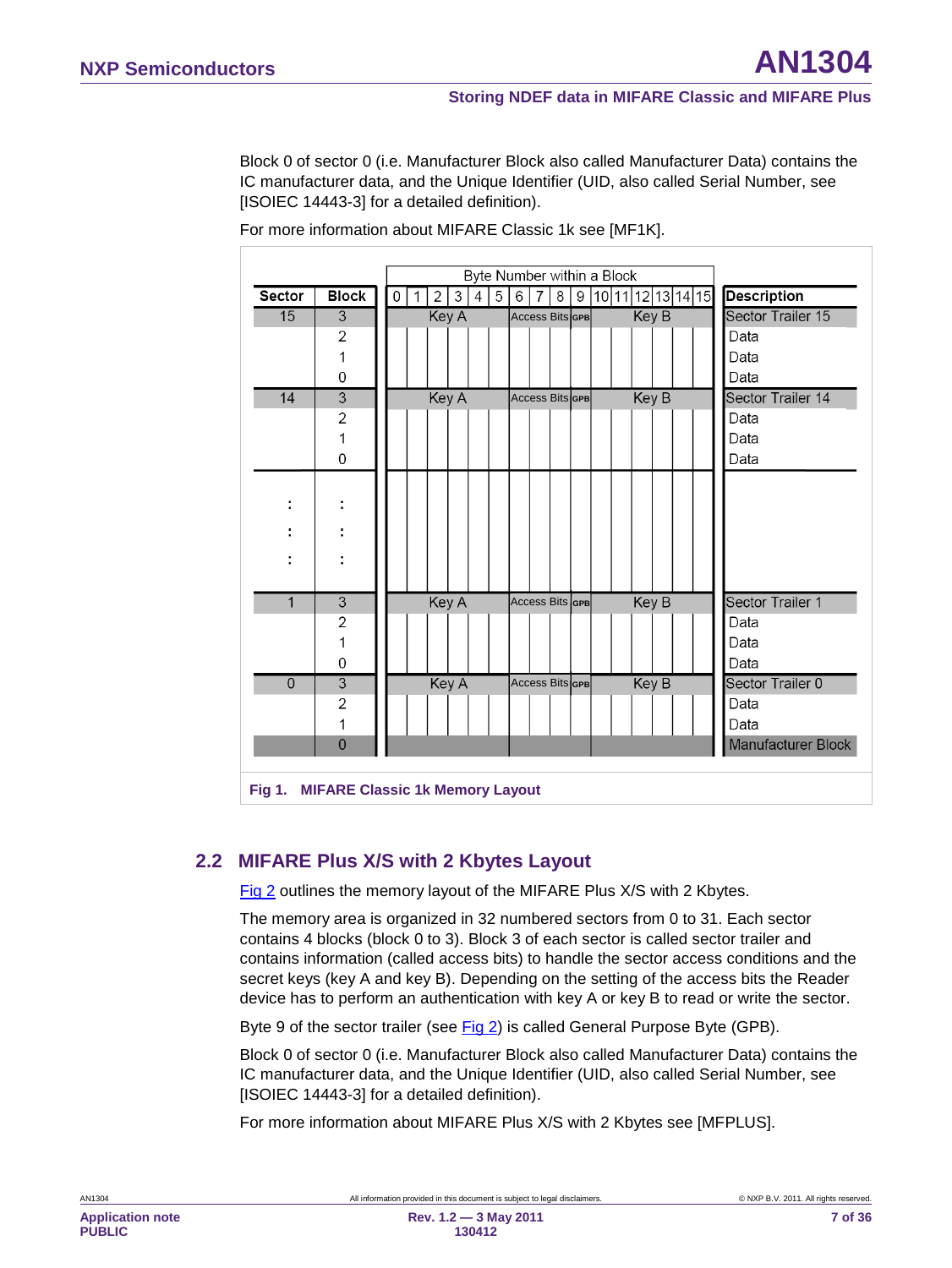

#### **2.3 MIFARE Classic 4k and MIFARE Plus X/S with 4 Kbytes Layout**

[Fig 3](#page-8-0) outlines the memory layout of the MIFARE Classic 4k tag.

The memory area of the MIFARE Classic 4k and MIFARE Plus X/S with 4 Kbytes is organized in numbered sectors from 0 to 39. Each sector contains 4 or 16 blocks (block 0 to 3 or block 0 to 15). ). Block 3 of sector 0 to 31, and block 15 of sector 32 to 39 is called sector trailer, and it contains information (called access bits) to handle the sector access conditions and the secret keys (key A and key B). Depending on the setting of the access bits the Reader device has to perform an authentication with key A or key B to read or write the sector.

Byte 9 of the sector trailer (see [Fig 3\)](#page-8-0) is called General Purpose Byte (GPB).

Block 0 of sector 0 (i.e. Manufacturer Block also called Manufacturer Data) contains the IC manufacturer data, and the Unique Identifier (UID, also called Serial Number, see [ISOIEC 14443-3] for a detailed definition).

For more information about MIFARE Classic 4k and MIFARE Plus X/S with 4 Kbytes see [MF4K, MFPLUS].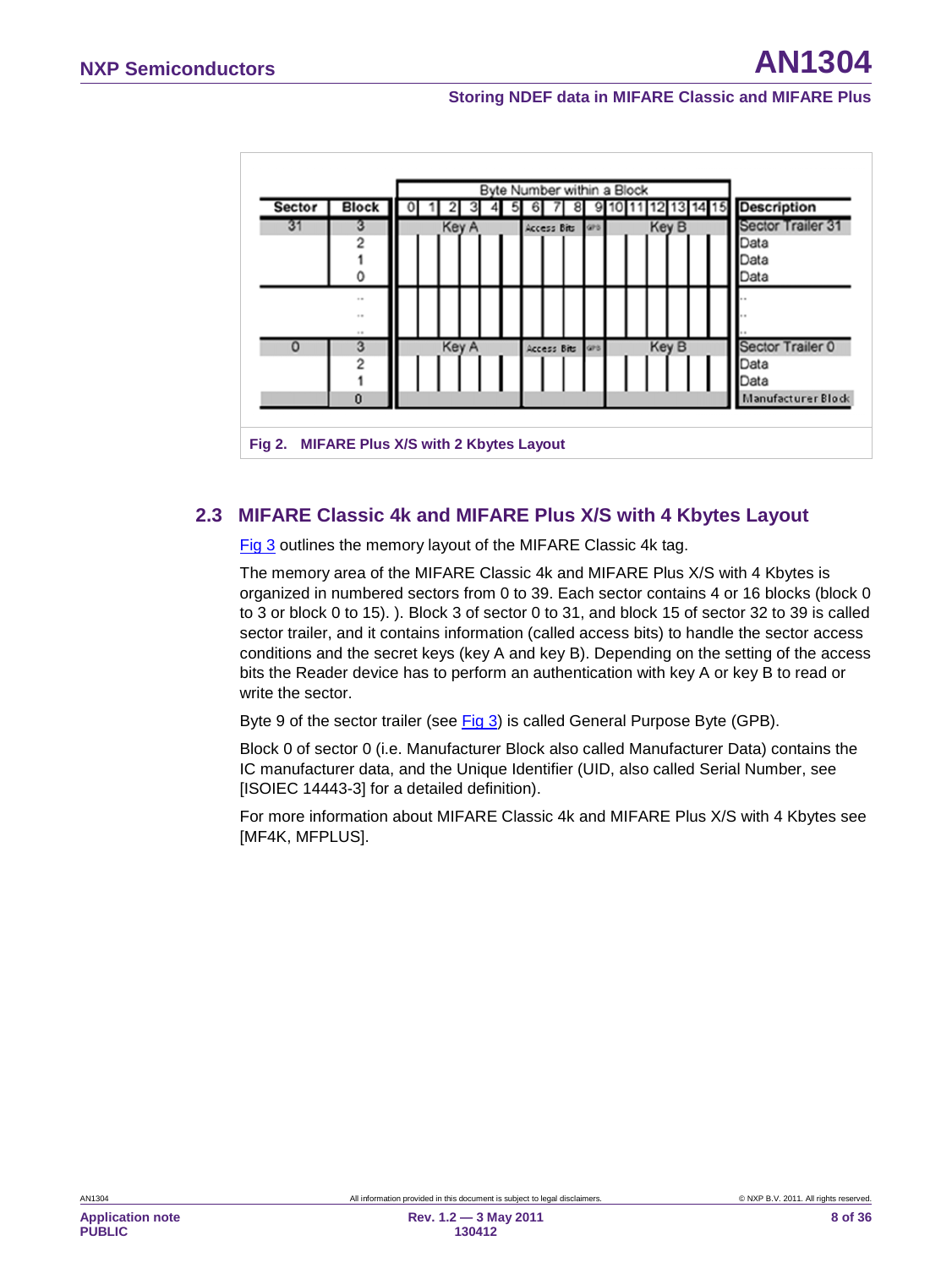| Sector         | <b>Block</b>                  | 0 | 2     | з | -5<br>4 | 67 | 8                      |  | 9 10 11 12 13 14 15 |       |  | <b>Description</b>  |
|----------------|-------------------------------|---|-------|---|---------|----|------------------------|--|---------------------|-------|--|---------------------|
| 39             | 15                            |   | Key A |   |         |    | <b>Access Bits GPB</b> |  |                     | Key B |  | Sector Trailer 39   |
|                | 14                            |   |       |   |         |    |                        |  |                     |       |  | Data                |
|                | 13                            |   |       |   |         |    |                        |  |                     |       |  | Data                |
|                | $\overline{\phantom{a}}$      |   |       |   |         |    |                        |  |                     |       |  |                     |
|                | $\overline{\phantom{a}}$      |   |       |   |         |    |                        |  |                     |       |  |                     |
|                | $\overline{2}$                |   |       |   |         |    |                        |  |                     |       |  | Data                |
|                | 1                             |   |       |   |         |    |                        |  |                     |       |  | Data                |
|                | 0                             |   |       |   |         |    |                        |  |                     |       |  | Data                |
|                | $\overline{\phantom{a}}$      |   |       |   |         |    |                        |  |                     |       |  |                     |
|                |                               |   |       |   |         |    |                        |  |                     |       |  |                     |
|                |                               |   |       |   |         |    |                        |  |                     |       |  |                     |
| 32             | 15                            |   | Key A |   |         |    | <b>Access Bits GPB</b> |  |                     | Key B |  | Sector Trailer 32   |
|                | 14                            |   |       |   |         |    |                        |  |                     |       |  | Data                |
|                | 13                            |   |       |   |         |    |                        |  |                     |       |  | Data                |
|                | $\overline{\phantom{a}}$      |   |       |   |         |    |                        |  |                     |       |  |                     |
|                | $\overline{\phantom{a}}$<br>2 |   |       |   |         |    |                        |  |                     |       |  | Data                |
|                | 1                             |   |       |   |         |    |                        |  |                     |       |  | Data                |
|                | 0                             |   |       |   |         |    |                        |  |                     |       |  | Data                |
| 31             | 3                             |   | Key A |   |         |    | Access Bits GPB        |  |                     | Key B |  | Sector Trailer 31   |
|                | $\overline{c}$                |   |       |   |         |    |                        |  |                     |       |  | Data                |
|                | 1                             |   |       |   |         |    |                        |  |                     |       |  | Data                |
|                | 0                             |   |       |   |         |    |                        |  |                     |       |  | Data                |
|                | $\overline{\phantom{a}}$      |   |       |   |         |    |                        |  |                     |       |  |                     |
|                |                               |   |       |   |         |    |                        |  |                     |       |  |                     |
|                |                               |   |       |   |         |    |                        |  |                     |       |  |                     |
| $\overline{0}$ | 3                             |   | Key A |   |         |    | <b>Access Bits</b> GPB |  |                     | Key B |  | Sector Trailer 0    |
|                | 2                             |   |       |   |         |    |                        |  |                     |       |  | Data                |
|                | 1                             |   |       |   |         |    |                        |  |                     |       |  | Data                |
|                | $\overline{0}$                |   |       |   |         |    |                        |  |                     |       |  | Manufacturer Block, |

#### <span id="page-8-1"></span><span id="page-8-0"></span>**2.4 MIFARE Application Directory**

The memory mapping of NDEF data for the MIFARE Classic and MIFARE Plus IC uses the MIFARE application directory structure (see [MAD]).

The MIFARE application directory (MAD) identifies to which application the information stored inside each memory sector belongs.

Two MIFARE application directories have been specified:

- 1. MIFARE application directory 1 (MAD1): MAD1 MAY be used in any MIFARE Classic compliant product. The MAD1 is located in the MAD sector (sector 00h), In case the MAD1 is used on products with a memory size bigger than 1Kbytes, only 1Kbytes memory can be used and addressed by the MAD1. The remaining memory is therefore not used for NDEF storage and stays free.
- 2. MIFARE application directory 2 (MAD2): MAD1 MAY be used in any MIFARE Classic compliant product with a memory size bigger than 1Kbytes. MAD2 is not applicable for products with a memory size smaller or equal to 1Kbytes. The MAD2 is located in the MAD sectors (sector 00h and 10h)

AN1304 All information provided in this document is subject to legal disclaimers. © NXP B.V. 2011. All rights reserved.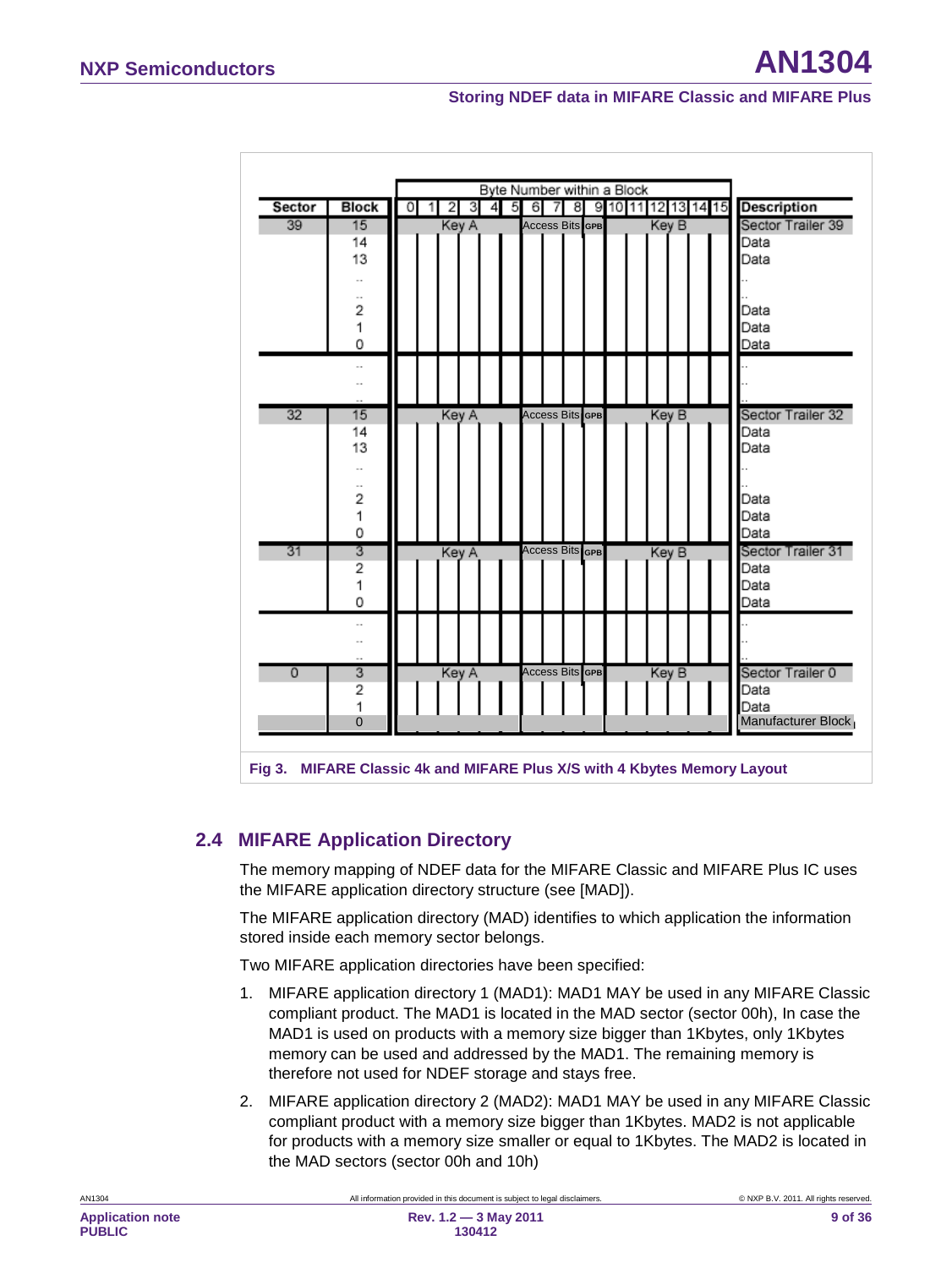To each application the MAD associates a unique application identifier (AID). The application identifiers (AIDs) are stored inside MAD sector(s) 00h.

The AID is two byte long, and it is divided into 2 fields of one byte each:

- 1. the function cluster code (1 byte) that identifies the cluster to which the application belongs to, and
- 2. the application code (1 byte) that identifies the application inside the cluster.

For more information about MAD1 and MAD2 see [MAD].

The General Purpose Byte (GPB) of the MAD sector SHALL be set with DA bit equal to 1b (DA bit is the MAD available bit of the GPB, see [MAD] for more information).

All currently unused sectors SHOULD be write-protected with secret keys defined by the tag issuer in order to prevent unintended redefinition of access conditions and keys. It is RECOMMENDED to use different keys for all free sectors. This enables future release of some sectors to new service providers without the need of releasing all free sectors.

#### <span id="page-9-1"></span>**2.5 MIFARE Classic and MIFARE Plus Access Mechanism (Access Bits)**

MIFARE Classic and MIFARE Plus provide a mechanism based on keys and access bits to grant read and write access (see [MF1K, MF4K, MFPLUS]).

Each memory sector has associated two keys called key A, and key B, and 12 access condition bits called  $C1_{0...3}$ ,  $C2_{0...3}$  and  $C3_{0...3}$ . By setting the access bits, it is possible to grant read and write access based on key A and/or key B. The access condition bits are called  $C1_{0...3}$ ,  $C2_{0...3}$  and  $C3_{0...3}$ . Their locations inside byte 6 to 8 of the Sector Trailer are described in [Fig 4.](#page-9-0) The value and also the negated value of each access bit are stored inside the sector trailer e.g.  $C1_0 = 0$ *b* and  $\overline{C1_0} = 1$ *b*.

The Annex C in chapter [9](#page-28-0) shows different values of the byte 6 to 8 depending on the access bits values.

<span id="page-9-0"></span>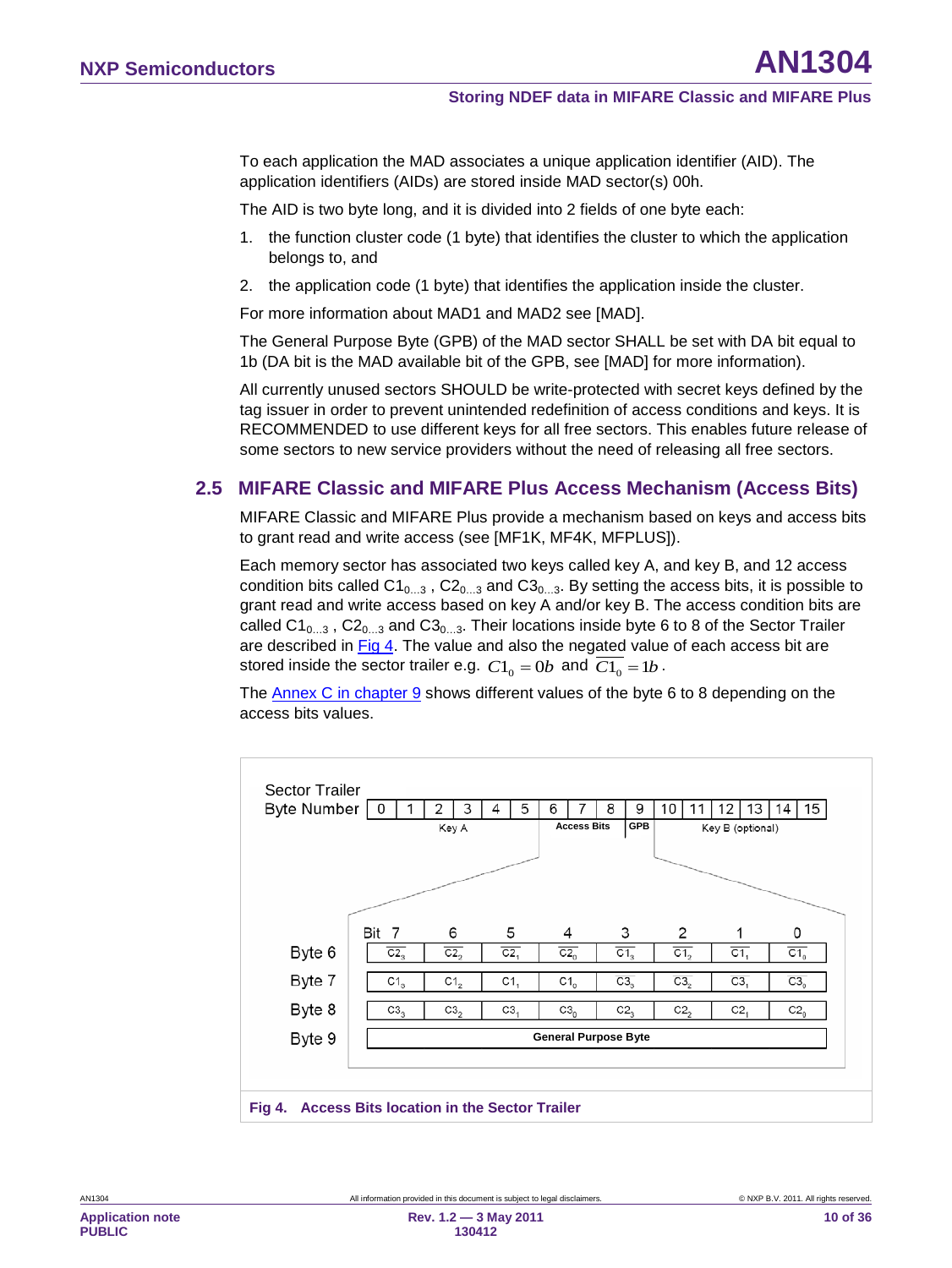The General Purpose Byte (GPB, see section [2.1](#page-5-1) and section 2.3) of the sector trailer is not used in the access mechanism of MIFARE Classic and MIFARE Plus tags. However it indicates the version of the mapping document (i.e. this application note) and the read/write access (see <u>section [6.1](#page-17-0)</u>).

In this section and in the next two sub-sections the access bits description is provided for sake of completeness and they might not be used in this application note for any purpose.

#### **2.5.1 MAD Sector Access**

<span id="page-10-2"></span>The memory sectors where the MAD1 and MAD2 are stored (see [MAD]), are protected using the key A and key B. According to [MAD] the memory sectors are:

- MAD1: the MAD sector is 00h (sector 0), and
- MAD2: the MAD sectors are 00h and 10h (sector 0 and sector 16).

Anybody SHALL be allowed to read the MAD sectors. This is achieved by using a public key A described in [Table 3](#page-10-0) (see also [MAD]).

#### <span id="page-10-0"></span>**Table 3. Public Key A value of MAD sector(s)**

| Byte 0 | Byte 1           | Byte 2 | Byte 3 | Byte 4 | Byte 5 |
|--------|------------------|--------|--------|--------|--------|
| A0h    | A <sub>1</sub> h | A2h    | A3h    | A4h    | A5h    |

The access bits for the MAD sector(s) are set to either:

- as described in [Table 4](#page-10-1) if the MAD sector has read and write access granted, or
- as described in [Table 5](#page-11-0) if the MAD sector has read-only access granted (see also [MF1K, MF4K, MFPLUS]).

In this context the term read and write access granted means that for MAD sectors that have been previously authenticated with the secret key B, it is possible to read and write all sector blocks apart from the sector trailer block (see of  $\overline{\text{Table 4}}$  for more details).

Instead the term read-only access granted means that for MAD sectors that have been previously authenticated with the public key A of [Table 3](#page-10-0) or secret key B, it is possible to only read all sector blocks apart from the sector trailer block (see [Table 5](#page-11-0) for more details).

Using the key A it is always only possible to read the blocks of the MAD sector. Sector trailers have a particular access configuration when read/write access or read-only access is granted (see [Table 4](#page-10-1) and [Table 5\)](#page-11-0).

The MAD sectors SHOULD be write-protected by means of the secret key B (e.g. defined by the tag issuer), or setting the MIFARE Classic and MIFARE Plus tag as read-only using the access bits.

#### <span id="page-10-1"></span>**Table 4. Access bits setting for MAD sector with read and write access granted Access bits setting for sector 0 of MAD1 or MAD2 and for sector 16 of MAD2**

| <b>Access Bits Values Remarks</b> |                                                                |
|-----------------------------------|----------------------------------------------------------------|
| $C1_0 C2_0 C3_0$ 100b             | The block 0 is read with key A or key B and written with key B |

**11 of 36**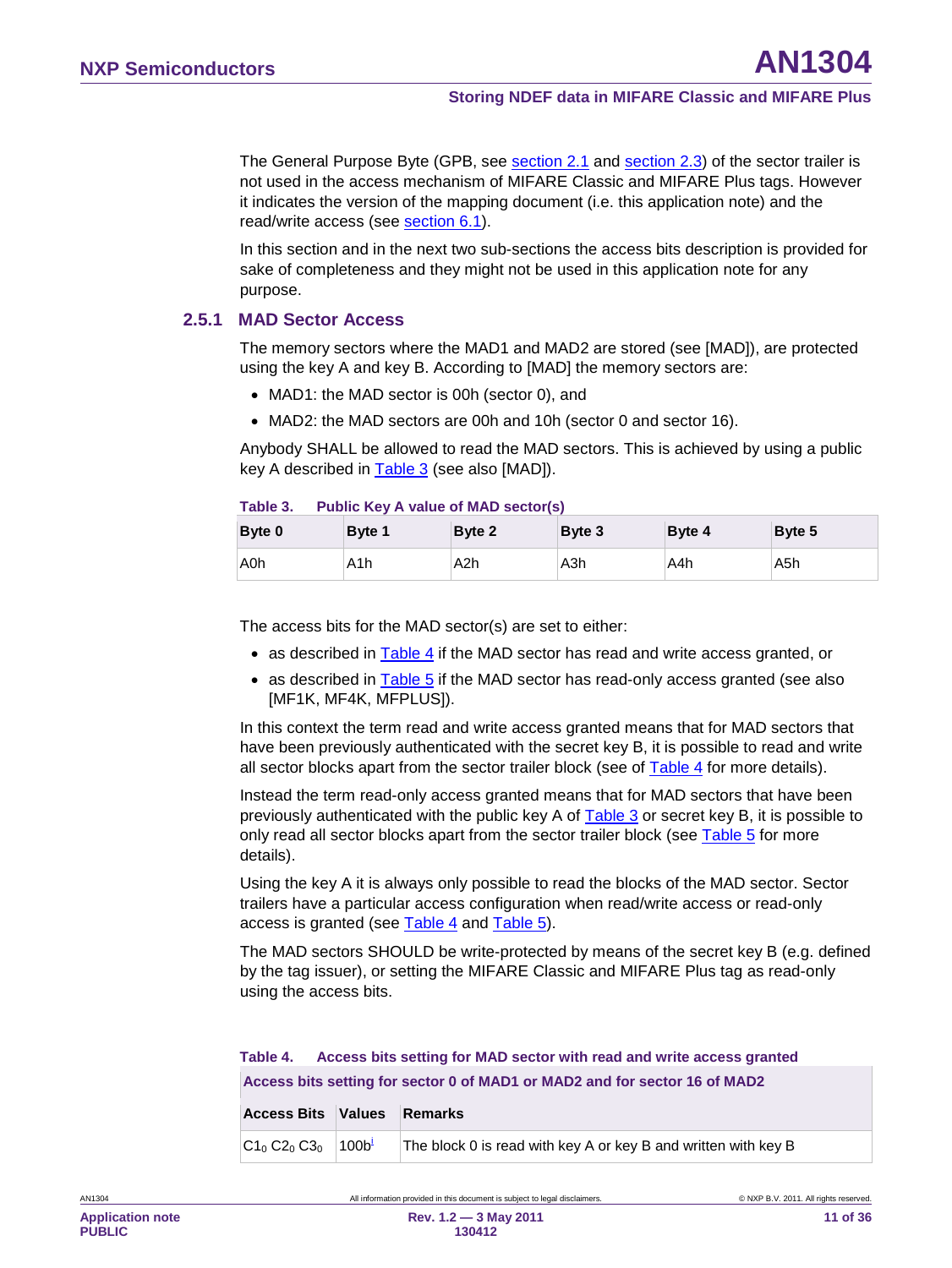| $C1_1 C2_1 C3_1$                                                                         | 100b | The block 1 is read with key A or key B and written with key B                                                                                                                                      |  |  |  |  |  |
|------------------------------------------------------------------------------------------|------|-----------------------------------------------------------------------------------------------------------------------------------------------------------------------------------------------------|--|--|--|--|--|
| $C12 C22 C32$                                                                            | 100b | The block 2 is read with key A or key B and written with key B                                                                                                                                      |  |  |  |  |  |
| $C1_3C2_3C3_3$                                                                           | 011b | The sector trailer block:<br>• Key A is written with key B and never read,<br>• Access bits is read with key A or key B and written with key<br>В,<br>• Key B is written with key B and never read. |  |  |  |  |  |
| Recommended value for the access bits $C1_0 C2_0 C3_0$ of sector 0 (manufacturer block). |      |                                                                                                                                                                                                     |  |  |  |  |  |

#### <span id="page-11-1"></span><span id="page-11-0"></span>**Table 5. Access bits setting for MAD sector with read-only access granted Access bits setting for sector 0 of MAD1 or MAD2 and for sector 16 of MAD2**

| <b>Access Bits</b> | <b>Values</b>    | <b>Remarks</b>                                                                                                                                                        |
|--------------------|------------------|-----------------------------------------------------------------------------------------------------------------------------------------------------------------------|
| $C1_0 C2_0 C3_0$   | 010 <sup>1</sup> | The block 0 is read with key A or key B                                                                                                                               |
| $C1_1 C2_1 C3_1$   | 010b             | The block 1 is read with key A or key B                                                                                                                               |
| $C1_2 C2_2 C3_2$   | 010b             | The block 2 is read with key A or key B                                                                                                                               |
| $C1_3 C2_3 C3_3$   | 110b             | The sector trailer block:<br>• Key A is never written and read,<br>• Access bits is read with key A or key B and never written,<br>• Key B is never written and read. |
|                    |                  | December 1. Julie Le Leuke and a the OL OO OO of a star OL Leader to start that A                                                                                     |

<span id="page-11-2"></span>i. Recommended value for the access bits  $C1_0 C2_0 C3_0$  of sector 0 (manufacturer block).

#### **2.5.2 NFC Sector Access**

<span id="page-11-4"></span>A sector MAY contain NDEF data. A sector that contains NDEF data is called NFC Sector.

An NFC Sector is readable authenticating it with the public key A defined in [Table 6.](#page-11-3) Public key A for NFC Sector is different from public key A for MAD sector (compare [Table 3](#page-10-0) and [Table 6\)](#page-11-3).

#### <span id="page-11-3"></span>**Table 6. Public Key A value of NFC Sectors**

| Byte 0 | <b>Byte 1</b> | Byte 2           | Byte 3 | <b>Byte 4</b>    | Byte 5 |
|--------|---------------|------------------|--------|------------------|--------|
| D3h    | F7h           | D <sub>3</sub> h | F7h    | D <sub>3</sub> h | F7h    |

The access bits for the data blocks and sector trailer of the NFC Sectors are set to either:

• as described in **Table 7** if the NFC Sector has read and write access granted, or

• as described in [Table 8](#page-12-1) if the NFC Sector has read-only access granted.

In this context the term read and write access granted means that for NFC Sectors that have been previously authenticating using the public key A of **Table 6**, it is possible to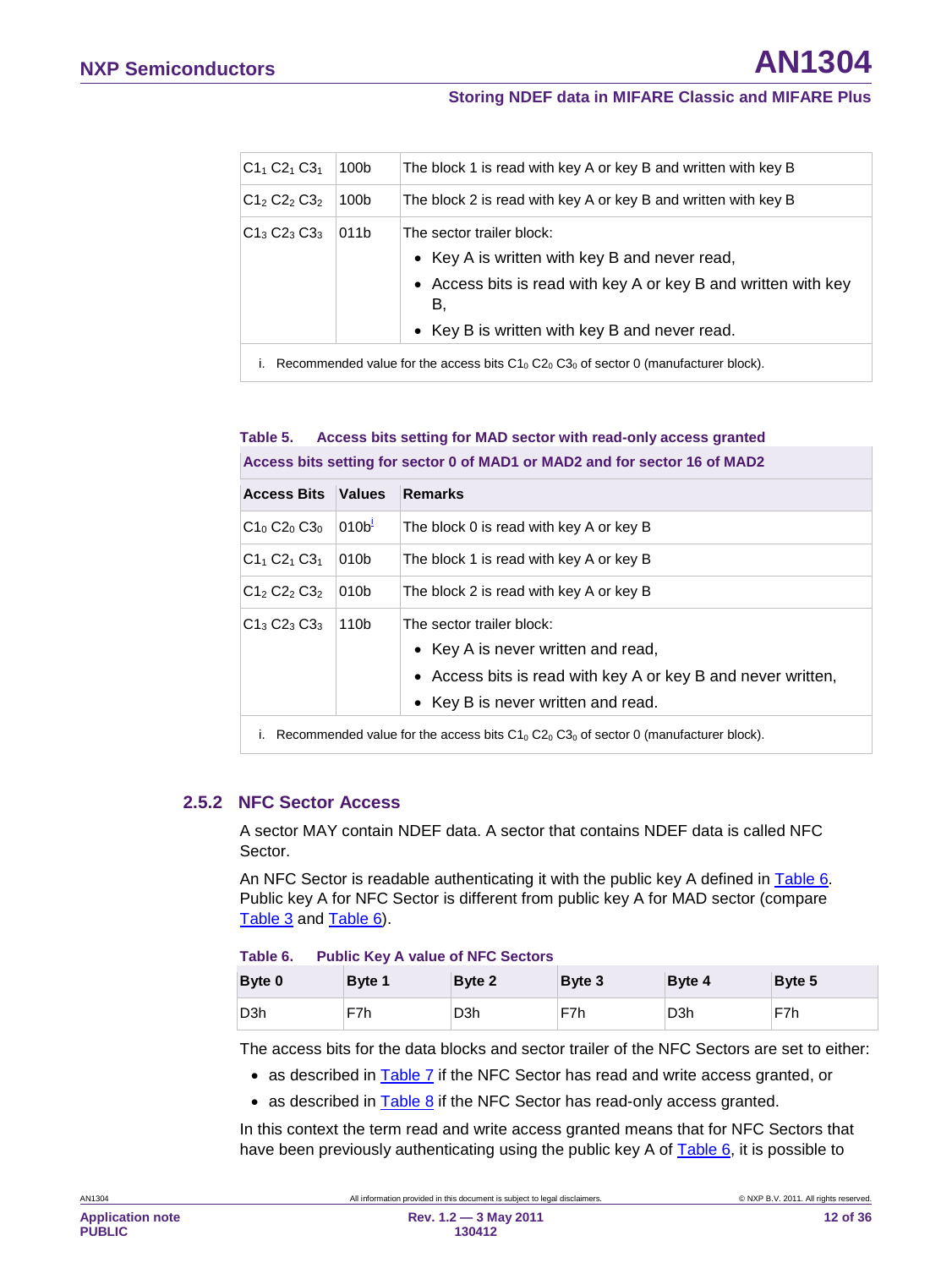read and write all sector blocks apart from the sector trailer block (see [Table 7](#page-12-0) for more details).

Instead the term read-only access granted means that for NFC Sectors that have been previously authenticated using the public key A of [Table 6,](#page-11-3) it is possible to read all sector blocks apart from the sector trailer block (see [Table 8](#page-12-1) for more details).

Key B SHALL be a secret key (e.g. defined by the tag issuer). Key B SHALL be used to modify the sector trailer i.e. key A, access bits, GPB and key B.

| <b>Access Bits Values</b> |                  | <b>Remarks</b>                                                                                                                                                                                                 |
|---------------------------|------------------|----------------------------------------------------------------------------------------------------------------------------------------------------------------------------------------------------------------|
| $C1_0$ $C2_0$ $C3_0$      | 000 <sub>b</sub> | The block 0 is read and written with key A or key B                                                                                                                                                            |
| $C1_1 C2_1 C3_1$          | 000b             | The block 1 is read and written with key A or key B                                                                                                                                                            |
| $C12 C22 C32$             | 000 <sub>b</sub> | The block 2 is read and written with key A or key B                                                                                                                                                            |
| $C1_3 C2_3 C3_3$          | 011b             | The sector trailer block:<br>• Key A is written with key B and never read,<br>• Access bits is read with key A or key B and written with key<br>В.<br>Key B is written with key B and never read.<br>$\bullet$ |

<span id="page-12-0"></span>**Table 7. Access bits setting for NFC Sectors with read and write access granted**

#### <span id="page-12-1"></span>**Table 8. Access bits setting for NFC Sectors with read-only access granted**

| <b>Access Bits Values</b> |      | Remarks                                                                                                                                                                       |
|---------------------------|------|-------------------------------------------------------------------------------------------------------------------------------------------------------------------------------|
| $C1_0 C2_0 C3_0$          | 010b | The block 0 is read with key A or key B                                                                                                                                       |
| $C1_1 C2_1 C3_1$          | 010b | The block 1 is read with key A or key B                                                                                                                                       |
| $C12 C22 C32$             | 010b | The block 2 is read with key A or key B                                                                                                                                       |
| $C1_3 C2_3 C3_3$          | 110b | The sector trailer block:<br>• Key A can never be written and read,<br>• Access bits is read with key A or key B and never written,<br>• Key B can never be written and read. |

#### <span id="page-12-2"></span>**2.6 TLV blocks**

A TLV block consists of one to three fields:

- **T** (tag field, or T field) SHALL identify the type of the TLV block (see [Table 9\)](#page-13-0) and SHALL consist of a single byte encoding a number from 00h to FFh. The tag values 01h, 02h, 04h to FCh and FFh are reserved for future use.
- **L** (length field, or L field) SHALL provide the size in bytes of the value field. It has two different formats composed of one, or three bytes. The Reader device SHALL understand all two length field formats. [Fig 5](#page-13-1) shows the two different length field structures. However, depending on the tag field value, the length field MAY not be present.

AN1304 **All information provided in this document is subject to legal disclaimers.** © NXP B.V. 2011. All rights reserved.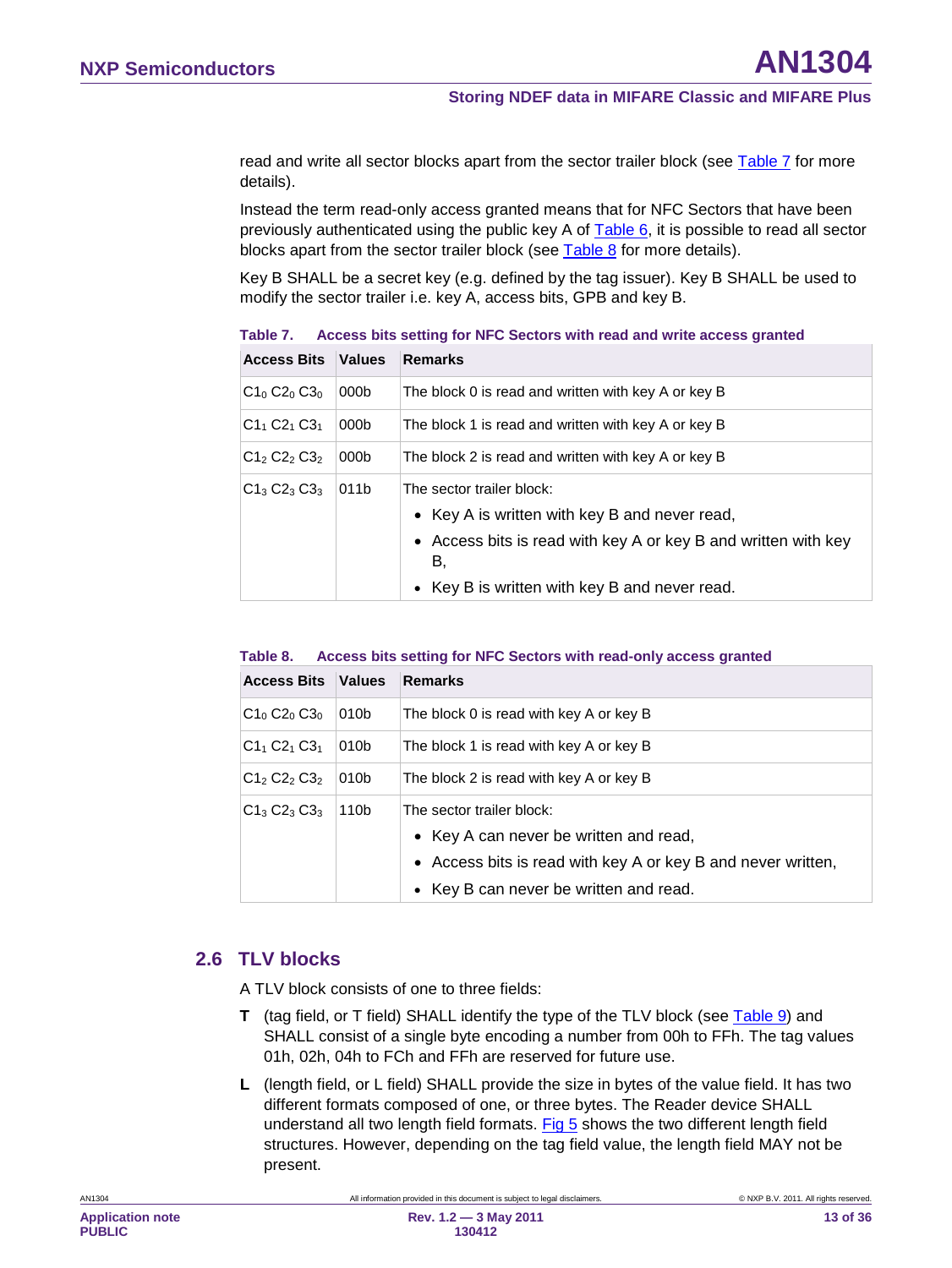- One byte format: The one byte format SHALL code the length of the value field between 00h and FEh bytes. This byte SHALL be interpreted as a cardinal if the value is between 00h and FEh. If it contains FFh the value SHALL be interpreted as flag that specifies that the length field is composed of more than one byte.
- Three consecutive bytes format: This format SHALL code the length of the value field between 00FFh and FFFEh bytes. The first byte is assumed to be a flag equal to FFh indicating that two more bytes length SHALL be interpreted as word. This word SHALL be interpreted as a cardinal if the value is between 00FFh and FFFEh. The value FFFFh is reserved for future use (RFU).



<span id="page-13-1"></span>**V** (value field, or V field) If the length field is equal to 00h or there is no length field, there SHALL NOT be the value field, i.e. the TLV block is empty. If there is the length field and indicates a length of the value field N bigger than zero (N>0), the value field SHALL consist of N consecutive bytes.

[Table 9](#page-13-0) lists the TLV blocks specified by this document that are described in the following sections.

#### <span id="page-13-0"></span>**Table 9. Defined TLV blocks**

| <b>TLV Block Name</b>  | <b>Tag Field Value</b> | <b>Short Description</b>                                                                |
|------------------------|------------------------|-----------------------------------------------------------------------------------------|
| <b>NULL TLV</b>        | 00h                    | It might be used for padding of memory areas and the<br>Reader device SHALL ignore this |
| NDEF Message TLV       | ⊺03h                   | It contains the NDEF Message, see [NDEF]                                                |
| <b>Proprietary TLV</b> | F <sub>Dh</sub>        | Tag proprietary information                                                             |
| Terminator TLV         | FF <sub>h</sub>        | Last TLV block in the data area                                                         |

The Reader device SHALL write the TLV blocks in a specific order inside the data area following the rules below:

- The TLV blocks SHALL be written in order starting from byte 0 of block 0 of the NFC Sector (sector containing NDEF data) with the smallest address.
- A TLB block MAY be memorized across two or more NFC Sectors.
- If present the Terminator TLV is the last TLV block on the MIFARE Classic and MIFARE Plus tag.

NULL TLV and Terminator TLV are the only TLV blocks that are 1 byte long (e.g. composed of only the Tag field, see below).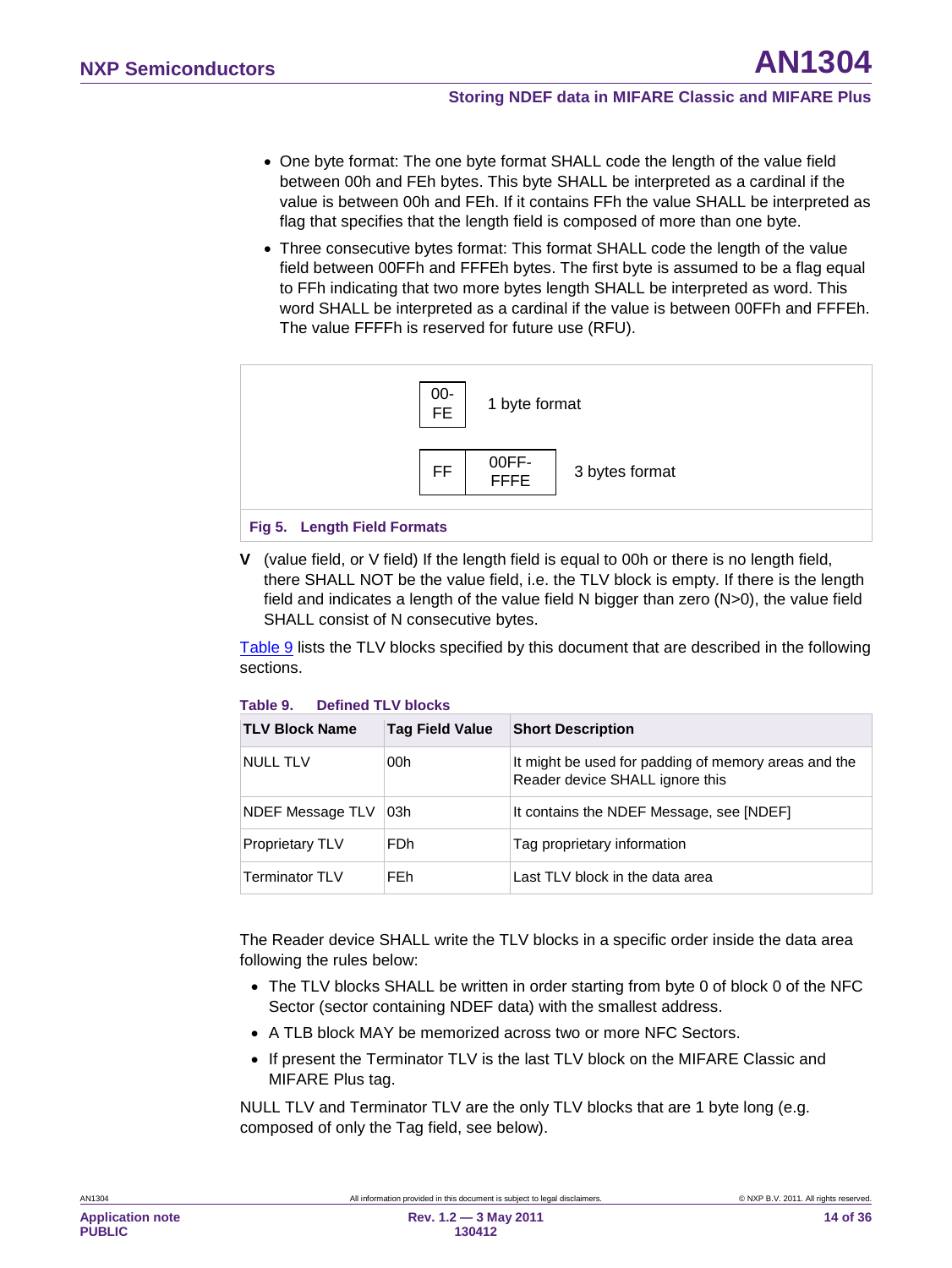Reader devices SHALL ignore and jump over those TLV blocks that make use of reserved tag field values (see above). To jump over a TLV block with reserved tag field values, the Reader device SHALL read the length field to understand the length of the value field.

Future definitions of TLV blocks composed of only the tag field are not backward compatible with this application note.

#### **2.6.1 NDEF Message TLV**

<span id="page-14-0"></span>At least one NDEF Message TLV SHALL be always present inside the MIFARE Classic and MIFARE Plus tag. The NDEF Message TLV stores the NDEF Message inside the Value field (see [NDEF]). The Reader device SHALL be able to read and process the NDEF Message TLV found by the NDEF Detection Procedure (also called mandatory NDEF Message TLV or first NDEF Message TLV, see <u>section [6.4.1](#page-20-0)</u>); anyhow further NDEF Message TLV blocks MAY be present. Below the encoding of the 3 TLV fields of NDEF Message TLV is shown:

- **T** SHALL be equal to 03h (see [Table 9\)](#page-13-0).
- **L** SHALL be equal to the size in bytes of the stored NDEF Message.
- **V** SHALL store the NDEF Message (see [NDEF]).

An empty NDEF Message TLV SHALL be defined as an NDEF Message TLV with L field equal to 00h, and no V field (i.e. no NDEF Message is present in the V field, see [NDEF]).

A non-empty NDEF Message TLV MAY contain either empty or non-empty NDEF Messages. The definition of empty NDEF Message is given in <u>chapter [7](#page-27-0)</u>.

#### **2.6.2 Proprietary TLV**

<span id="page-14-1"></span>The Proprietary TLV contains proprietary information. A MIFARE Classic and MIFARE Plus tag SHALL contain zero, one or more Proprietary TLV. The Reader device might ignore the data contained in this TLV block. Below the encoding of the 3 TLV fields of Proprietary TLV are shown:

- **T** SHALL be equal to FDh (see [Table 9\)](#page-13-0).
- **L** SHALL be equal to the size in bytes of the proprietary data in the Vale field.
- <span id="page-14-2"></span>**V** SHALL contain any proprietary data.

#### **2.6.3 NULL TLV**

The NULL TLV MAY be used for padding of the data area. A MIFARE Classic and MIFARE Plus tag MAY contain zero, one or more NULL TLV. The Reader device SHALL ignore this TLV block. NULL TLV SHALL be composed of 1 byte tag field. Below the encoding of the tag field of the NULL TLV are shown:

- **T** SHALL be equal to 00h (see [Table 9\)](#page-13-0).
- **L** SHALL NOT be present.
- <span id="page-14-3"></span>**V** SHALL NOT be present.

#### **2.6.4 Terminator TLV**

The Terminator TLV MAY be present inside the MIFARE Classic and MIFARE Plus tag, and an Reader device SHALL be able to read/process it. The Terminator TLV is the last TLV block in the data memory area. Terminator TLV SHALL be composed of 1 byte tag field. Below the encoding of the tag field of the Terminator TLV are shown: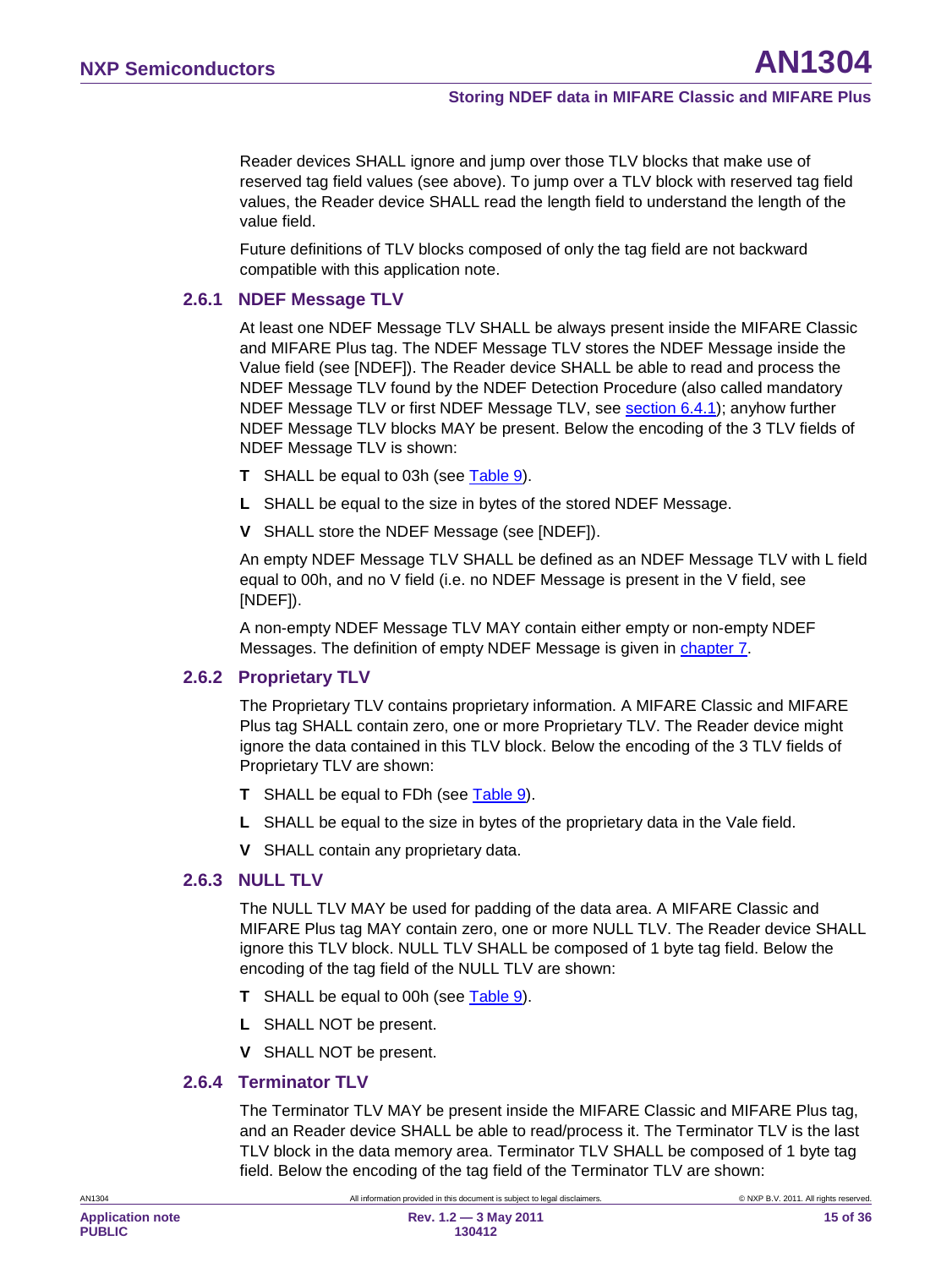- **T** SHALL be equal to FEh (see [Table 9\)](#page-13-0).
- **L** SHALL NOT be present.
- **V** SHALL NOT be present.

## <span id="page-15-0"></span>**3. RF Interface**

The MIFARE Classic and MIFARE Plus comply with the RF interface as defined in the [ISOIEC 14443-2].

The ISO/IEC 14443 terminology uses the term PCD for Proximity Coupling Device and PICC for Proximity Integrated Circuit(s) Card. In this application note the PCD is called reader device or NFC device, and the PICC is called MIFARE Classic or MIFARE Plus tag.

## <span id="page-15-1"></span>**4. Framing/Transmission Handling**

The framing and transmission handling of the MIFARE Classic and MIFARE Plus tag SHALL follow [MF1K, MF4K, MFPLUS].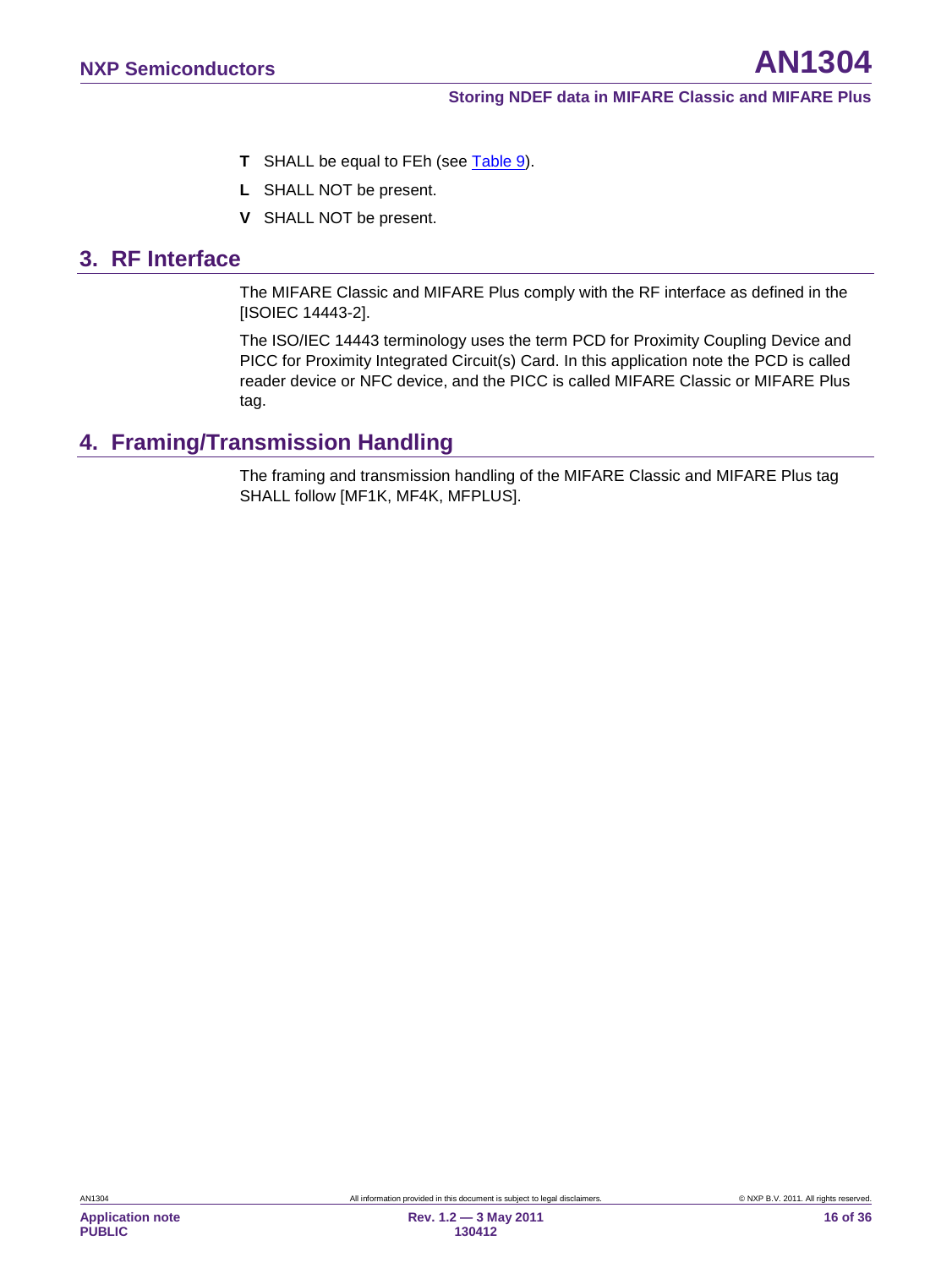## <span id="page-16-4"></span>**5. Command Set**

This chapter describes the command set as well as the overall state diagram of the MIFARE Classic and MIFARE Plus tag. It provides the basis to: detect and activate the MIFARE Classic and MIFARE Plus tag, detect the NDEF data, get read and write access to the NDEF data, and deactivate the MIFARE Classic and MIFARE Plus tag.

#### <span id="page-16-5"></span>**5.1 Tag Commands and Responses Set**

The MIFARE Classic and MIFARE Plus tag accepts the following command set, sent by the Reader device. [Table 10](#page-16-0) shows the command set (here called memory operations) of the MIFARE Classic and MIFARE Plus tag (see [MF1K, MF4K, MFPLUS]).

#### <span id="page-16-0"></span>**Table 10. Command Set / Memory Operations**

| <b>Operation</b>             | <b>Description</b>                                                                     |
|------------------------------|----------------------------------------------------------------------------------------|
| Identification and Selection | It identifies the tag and it selects it                                                |
| Authentication               | Three pass authentication, this operation requires to read an<br>write a memory sector |
| Read                         | It reads one memory block (16 bytes)                                                   |
| Write                        | It writes one memory block (16 bytes)                                                  |

#### **Memory Operations**

#### **5.1.1 Identification and Selection Operation**

<span id="page-16-6"></span>The identification and selection (or selection and anticollision) operation is defined by [MF1K, MF4K, MFPLUS, ISOIEC 14443-3].

#### **5.1.2 Authentication Operation**

<span id="page-16-1"></span>The authentication operation is based on three pass authentication using either the key A or the key B. The MIFARE Classic and MIFARE Plus allows memory access only if the authentication of the specific sector has been performed successfully. The authentication is sector specific. Even if different sectors contain the same key A or key B, the authentication SHALL be performed for each sector before having access to the blocks.

If the sector authentication is successful, depending on the settings of the access bits reading and/or writing MAY be allowed or not.

#### **5.1.3 Read operation**

<span id="page-16-3"></span><span id="page-16-2"></span>The Read operation allows to read a block (16 bytes) of a sector.

#### **5.1.4 Write operation**

The Write operation allows to write a block (16 bytes) of a sector.

The Write operation is block-wise i.e. it writes always the 16 bytes of the whole block. To change parts of the block, the new byte values SHALL be written together with the ones that remain fixed. The block MAY be read first (i.e. Read operation), if the fixed byte values are not known in advance.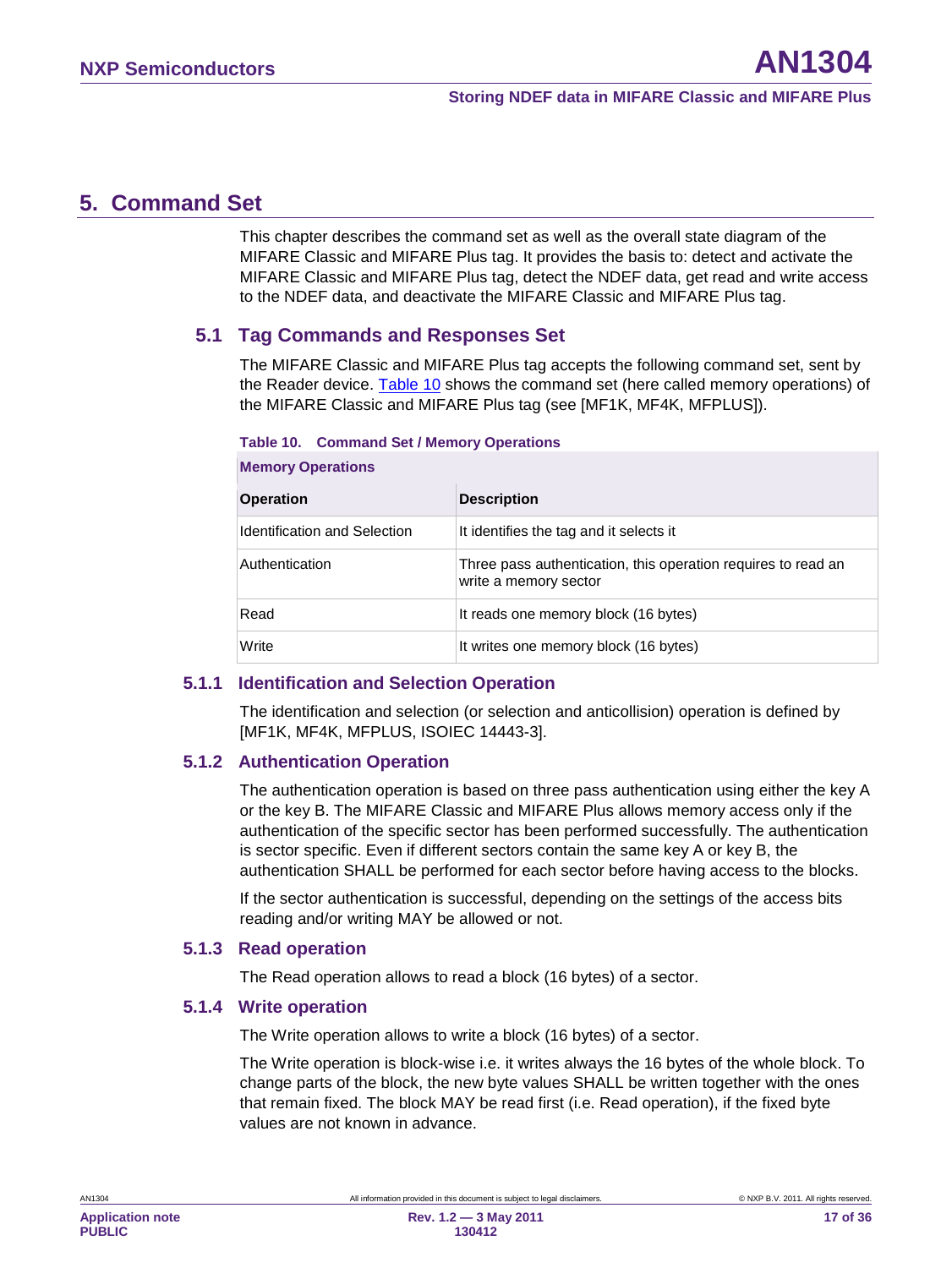## <span id="page-17-2"></span>**6. NDEF Detection and Access**

This chapter describes how NDEF data (e.g. NDEF Message) SHALL be stored and accessed in the MIFARE Classic and MIFARE Plus tag.

The NDEF Message that this application note manages inside a MIFARE Classic and MIFARE Plus, is stored inside a NDEF Message TLV that is called mandatory NDEF Message TLV or first NDEF Message TLV. The mandatory NDEF Message TLV is also the NDEF Message TLV found by the NDEF Detection Procedure (see <u>section [6.4.1](#page-20-0)</u>).

#### <span id="page-17-0"></span>**6.1 NDEF Management**

To detect and access NDEF data (e.g. NDEF Message) inside the MIFARE Classic and MIFARE Plus tag the MAD SHALL be used (see <u>section [2.4](#page-8-1)</u>) together with the GPB of the NFC Sectors.

An application identifier (AID) of the MAD, called NFC AID, has been reserved to identify sectors with NDEF data. A sector with NDEF data is called NFC Sector. The two fields of the NFC AID are set as following:

- 1. the function cluster code is equal to E1h to identify the cluster of sectors with NDEF data, and
- 2. the application code is equal to 03h to identify the NFC Sector that this application note is related to.

One or more NFC Sectors MAY be present inside a MIFARE Classic 1k/4k tag.

If more than one NFC Sector is present, the NFC Sectors SHALL be contiguous. In case of MIFARE Classic 4k or MIFARE Plus with 4 Kbytes, it SHALL be considered contiguous a sequence of NFC Sectors that includes the MAD sector 16.

Example of contiguous NFC Sectors are:

- NFC Sectors from sector 2 to sector 3, and
- NFC Sectors from sector 1 to sector 39. In this case the MAD sector 16 is contained but still as defined above the NFC Sectors are considered contiguous.

An example of non-contiguous NFC Sectors is:

• sector 3 and sector 5 without sector 4 are NFC Sectors. In this case sector 4 is not an NFC Sector so the two remaining NFC Sectors are not contiguous.

The NDEF data SHALL be written starting from the NFC Sector with the smallest sector number to the biggest one.

The General Purpose Byte (GPB, see section [2.1](#page-5-1) and section 2.3) of each NFC Sector provides information about the version number of the mapping model used to store the NDEF data into the MIFARE Classic and MIFARE Plus (see section [6.1.1\)](#page-18-0) and the write access of the NFC Sectors. GPB SHALL be coded as describe in [Table 11.](#page-17-1)

| msb<br>Bit 7         | Bit 6                  | Bit 5                | Bit 4 | Bit 3                 | Bit 2 | Bit 1                  | <b>Isb</b><br>Bit 0 |
|----------------------|------------------------|----------------------|-------|-----------------------|-------|------------------------|---------------------|
|                      | Mapping version number |                      |       | Access conditions     |       |                        |                     |
| Major version number |                        | Minor version number |       | Read access condition |       | Write access condition |                     |

#### <span id="page-17-1"></span>**Table 11. General Purpose Byte structure**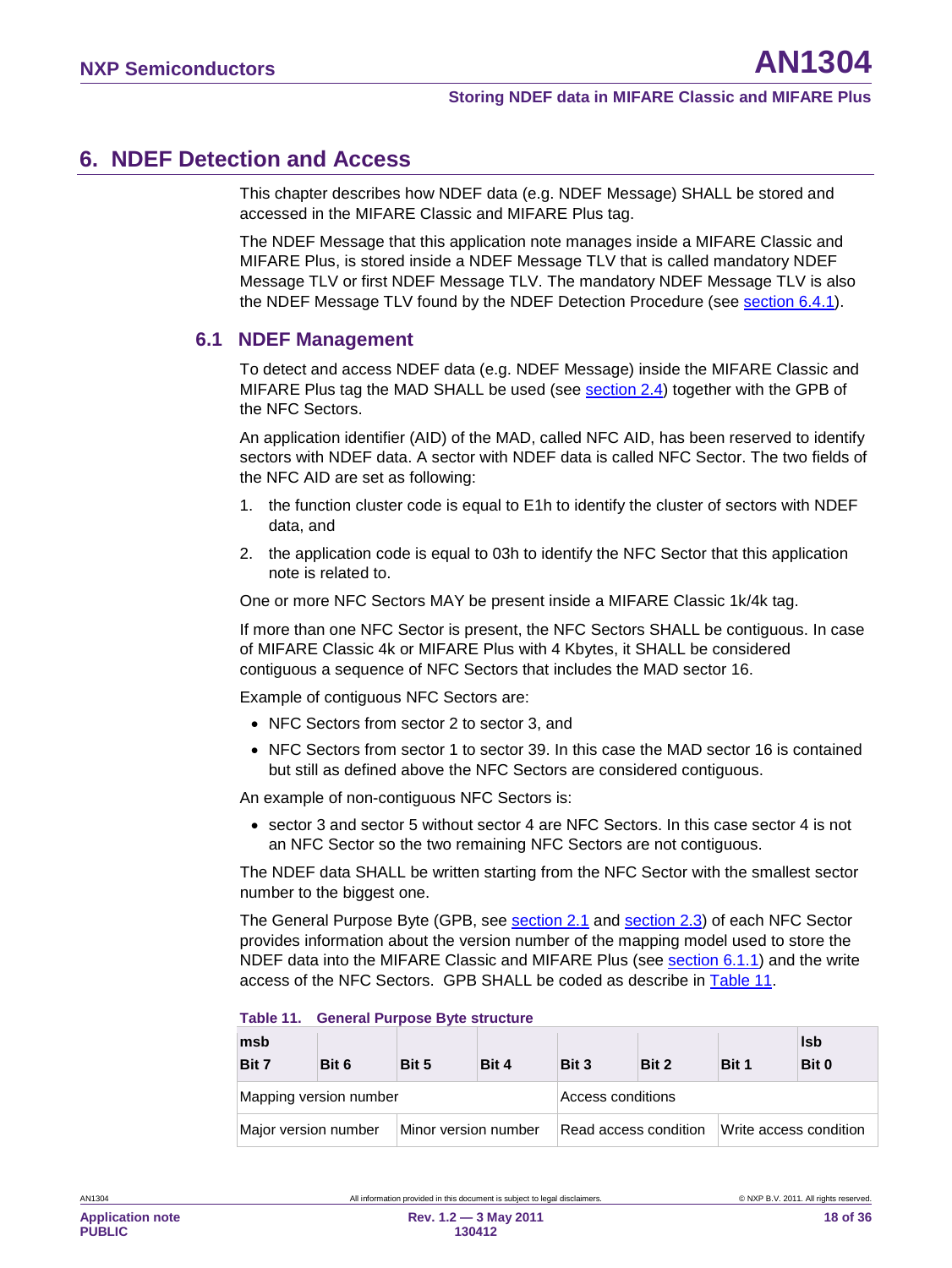The 4 least significant bits (lsb) of the GPB indicate the access conditions of the NFC Sector:

- Bit 2-3 indicates the read access condition:
	- − The value 00b indicates read access granted without any security.
	- − The value 11b indicates no read access granted at all.
	- − Any other value indicates that vendor security operations are required to grant read access i.e. proprietary.
- Bit 0-1 indicates the write access condition:
	- − The value 00b indicates write access granted without any security.
	- − The value 11b indicates no write access granted at all.
	- − Any other value indicates that vendor security operations are required to grant write access i.e. proprietary.

The 4 most significant bits (msb) indicate the mapping version number (see section [6.1.1](#page-18-0) ):

- Bit 7-6 (the 2 msb of mapping version number field) indicate the major version number.
- Bit 5-4 (the 2 lsb of mapping version number field) indicate the minor version number.

Inside a MIFARE Classic and MIFARE Plus tag the NFC Sector(s) containing the mandatory NDEF Message TLV SHALL be set with read access condition equal to 00h and write access conditions equal to either 00b or 11b (see <u>section [6.3](#page-19-0)</u>).

The Reader device implementing this application note SHALL manage MIFARE Classic and MIFARE Plus tags with major version number equal to 01b and the minor version number equal to 00b i.e. mapping version 1.0.

#### **6.1.1 Version Treating**

<span id="page-18-0"></span>The GPB of the NFC Sectors contains the mapping version number of the applied mapping model of the MIFARE Classic 1k/4k or MIFARE Plus tag. The mapping version number is indicated with two numbers: major version number and minor version number.

The handling of the different major and minor version numbers of the MIFARE Classic or MIFARE Plus tag (called MSVNo) and the one implemented in the Reader device (called NFCDevVNo) is explained in the 4 cases of [Table 12.](#page-18-1)

|   | No Version Number Case                                                                                       | <b>Handling</b>                                                                                                                                                                                    |
|---|--------------------------------------------------------------------------------------------------------------|----------------------------------------------------------------------------------------------------------------------------------------------------------------------------------------------------|
|   | Major NFCDevVNo is equal to<br>major MSVNo, and<br>minor NFCDevVNo is bigger than<br>or equal to minor MSVNo | The Reader device SHALL access the MIFARE Classic<br>or MIFARE Plus tag and SHALL use all features of the<br>applied mapping document to this MIFARE Classic or<br>MIFARE Plus tag.                |
| 2 | If major NFCDevVNo is equal to<br>major MSVNo, and<br>minor NFCDevVNo is lower than<br>minor MSVNo           | Possibly not all features of the MIFARE Classic or<br>MIFARE Plus tag can be accessed. The Reader device<br>SHALL use all its features and SHALL access this<br>MIFARE Classic or MIFARE Plus tag. |

#### <span id="page-18-1"></span>**Table 12. Handling of the mapping document version numbers**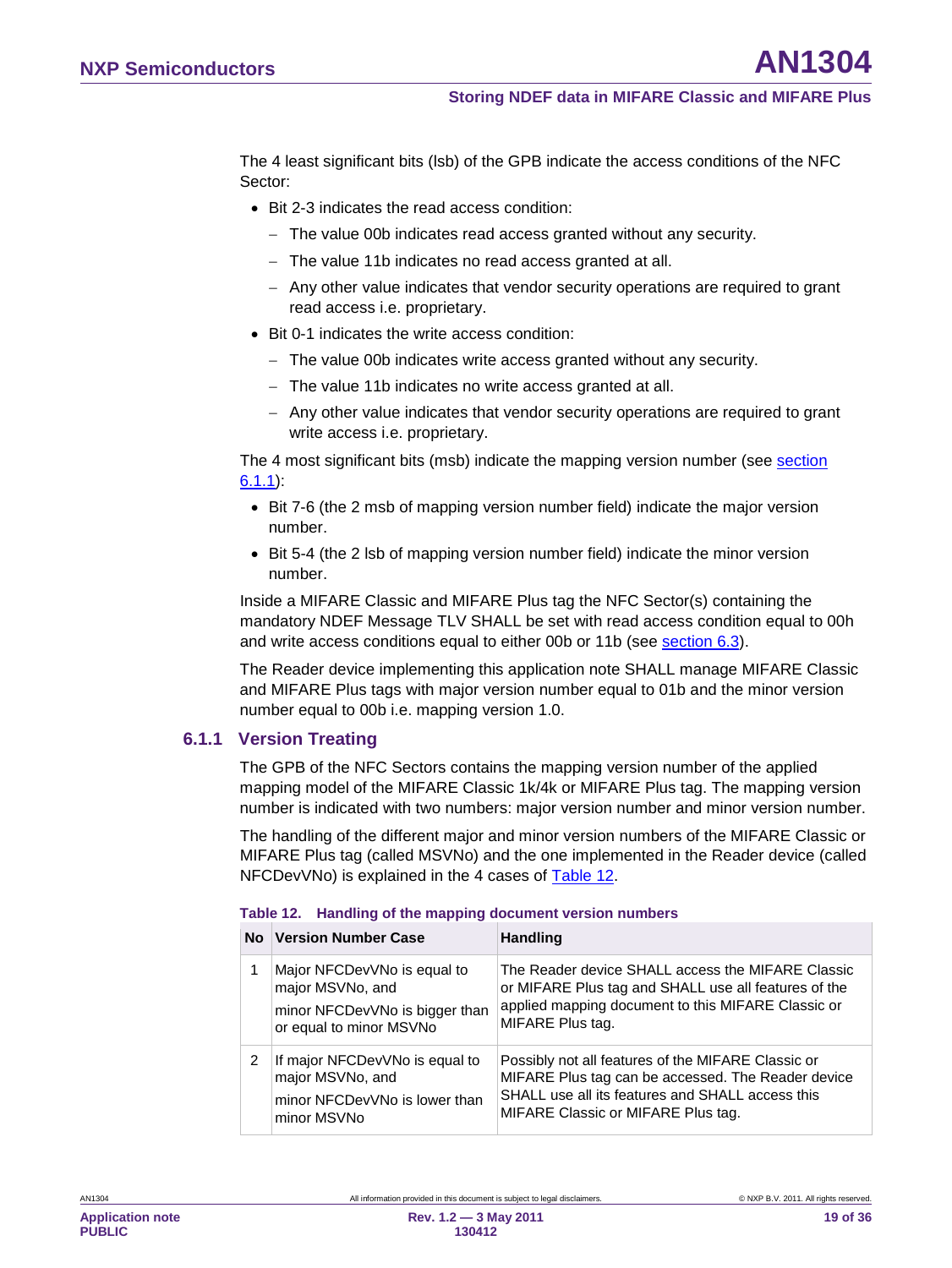| No. | <b>Version Number Case</b>                        | <b>Handling</b>                                                                                                                                                                                                                                                                                                                                                                                                      |
|-----|---------------------------------------------------|----------------------------------------------------------------------------------------------------------------------------------------------------------------------------------------------------------------------------------------------------------------------------------------------------------------------------------------------------------------------------------------------------------------------|
| 3   | If major NFCDevVNo is smaller<br>than major MSVNo | Incompatible data format. The Reader device cannot<br>understand the MIFARE Classic or MIFARE Plus tag<br>data. The Reader device SHALL reject this MIFARE<br>Classic or MIFARE Plus tag.                                                                                                                                                                                                                            |
| 4   | If major NFCDevVNo is bigger<br>than major MSVNo  | The Reader device might implement the support for<br>previous versions of this specification in addition to its<br>main version. In case the Reader device has the support<br>from previous version, it SHALL access the MIFARE<br>Classic or MIFARE Plus tag. On the contrary, in case the<br>Reader device has not the support from previous<br>version, it SHALL reject the MIFARE Classic or MIFARE<br>Plus tag. |

#### <span id="page-19-1"></span>**6.2 NDEF Storage**

The data format of the NDEF Message is defined in [NDEF]. The NDEF Message SHALL be stored inside the value field of the NDEF Message TLV (see <u>section [2.6.1](#page-14-0)</u>) using one or more NFC Sectors. NFC Sectors are identified by the NFC AID in the MAD sector(s).

#### <span id="page-19-0"></span>**6.3 Life Cycle**

The NFC Sectors of a MIFARE Classic or MIFARE Plus tag MAY be in the following states INITIALISED, READ/WRITE or READ-ONLY. The NFC Sectors SHALL be in only one state in a specific moment in time. The state SHALL be reflected by the content of the NFC Sectors. The state is not related to a single NFC Sector but to all NFC Sectors together. The states are described in the following sections.

If the MIFARE Classic or MIFARE Plus tag contains only NFC Sectors the state of the NFC Sectors is called the state of the MIFARE Classic or MIFARE Plus tag. In the description below the state of the MIFARE Classic or MIFARE Plus tag is confused with (i.e. equal to) the state of the NFC Sectors.

Every state has its own valid operations called transitions or state changes. The state transitions are only relevant for reader devices, which are capable of writing MIFARE Classic or MIFARE Plus tags.

The different states are identified comparing the GPB of the NFC Sector where the mandatory NDEF Message TLV starts, and the fields of the mandatory NDEF Message TLV. Note that the access bits of the sector trailer described in <u>section [2.5](#page-9-1)</u>, are not used in this application note to identify the specific state.

If the MIFARE Classic or MIFARE Plus tag is not in a valid state according to this application note, the NDEF data of the MIFARE Classic or MIFARE Plus tag in all NFC Sectors SHALL be ignored. The reasons MAY be:

- Non-contiguous NFC Sectors.
- No NFC Sectors are present inside the tag i.e. no sectors are indicated by the MAD using the NFC AID.
- Mismatch between overall TLV blocks length and actual length of the data area.
- Invalid TLV block.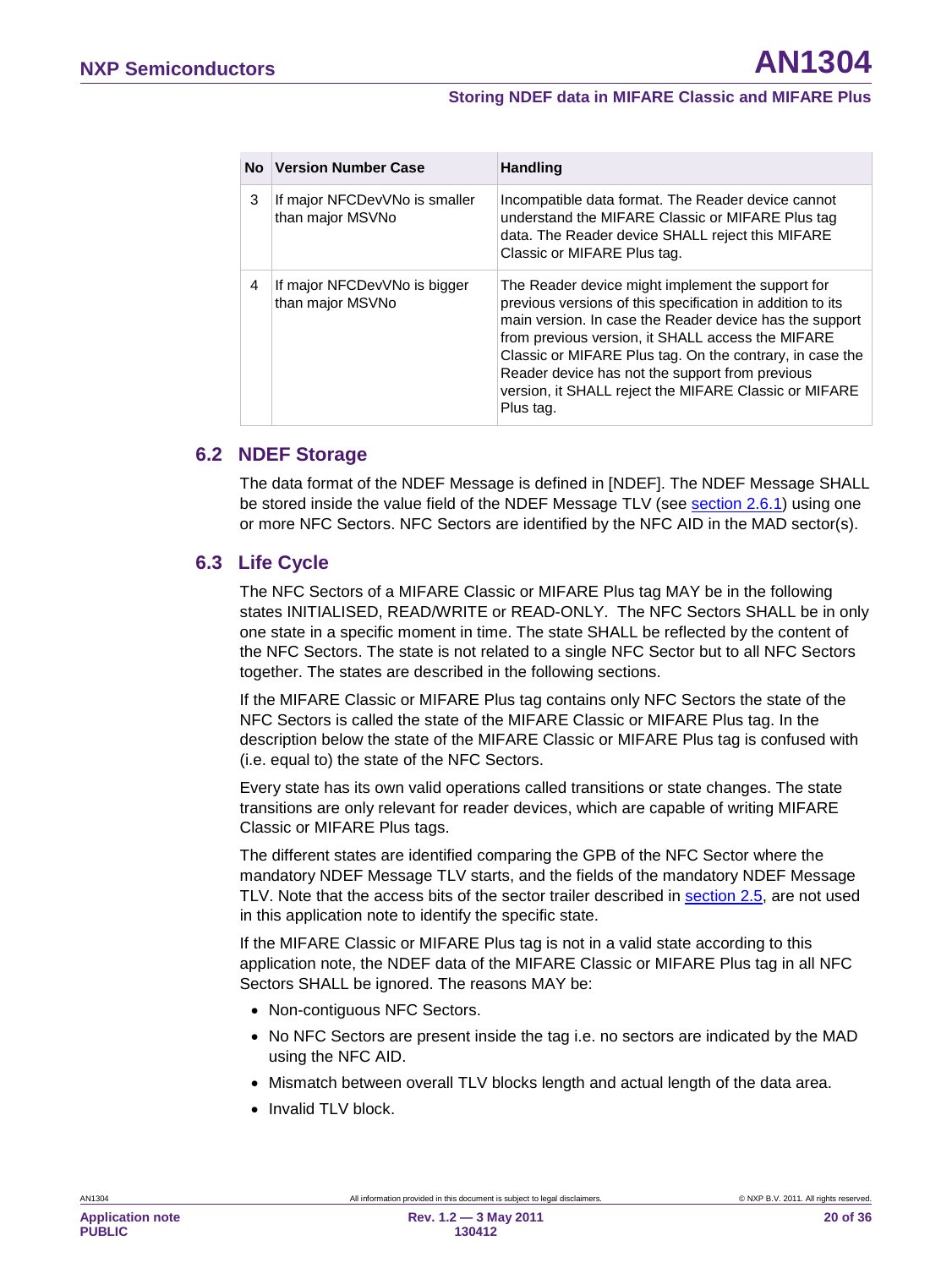#### **6.3.1 INITIALISED State**

<span id="page-20-1"></span>A MIFARE Classic or MIFARE Plus tag SHALL be detected in INITIALISED state when:

- the GPB is set as described in  $\frac{\text{section } 6.1}{\text{Total}}$  in particular with bit 0-1 equal to 00b and bit 2-3 equal to 00b (read and write access granted),
- the NFC Sector(s) contains one NDEF Message TLV (the mandatory one), and
- the length field of the mandatory NDEF Message TLV is equal to 00h.

In INITIALISED state the NFC device MAY modify the content of the mandatory NDEF Message TLV writing an NDEF Message in it. The <u>Annex D in chapter [10,](#page-29-0)</u> the <u>Annex E in</u> <u>chapter0</u> and <u>Annex F in chapter [12](#page-32-0)</u> show two examples of respectively MIFARE Classic 1k, MIFARE Plus with 2 Kbytes, and MIFARE Classic 4k or MIFARE Plus with 4 Kbytes all in INITIALISED state.

#### **6.3.2 READ/WRITE State**

<span id="page-20-2"></span>A MIFARE Classic or MIFARE Plus tag SHALL be detected in READ/WRITE state when:

- the GPB is set as described in  $\frac{\text{section } 6.1}{\text{Total}}$  in particular with bit 0-1 equal to 00b and bit 2-3 equal to 00b (read and write access granted),
- the mandatory NDEF Message TLV is present in the NFC Sector(s), and
- the length field of the mandatory NDEF Message TLV is different from zero.

The READ/WRITE state SHALL be reached via the INITIALISED state. In this state the NFC device MAY modify the content of the mandatory NDEF Message TLV writing an NDEF Message in it.

#### **6.3.3 READ-ONLY State**

<span id="page-20-3"></span>A MIFARE Classic or MIFARE Plus tag SHALL be detected in READ-ONLY state when:

- the GPB is set as described in  $\frac{\text{section } 6.1}{\text{Total}}$  in particular with bit 0-1 equal to 11b and bit 2-3 equal to 00b (no write access is granted, only read access is granted),
- the mandatory NDEF Message TLV is present in the NFC Sector(s), and
- the length field of the mandatory NDEF Message TLV SHALL be different from zero.

In READ-ONLY state all NFC Sectors have read-only access granted. The MIFARE Classic or MIFARE Plus tag remains in READ-ONLY state for the remaining life cycle.

#### <span id="page-20-4"></span>**6.4 Command Sequence Description**

In this section several procedures are described to manage NDEF data e.g. the mandatory NDEF Message TLV inside the NFC Sector(s). The different state changes or transitions between the states of the MIFARE Classic or MIFARE Plus tag are shown in detail as well.

Each involved sector in the procedures SHALL be authenticated using the Authentication operation (see section [5.1.2\)](#page-16-1) before reading or writing it. The public key A SHALL be selected based on the sector type i.e. MAD sector or NFC Sector (see <u>section [2.5](#page-9-1)</u>).

#### **6.4.1 NDEF Detection Procedure**

<span id="page-20-0"></span>The NDEF Detection Procedure SHALL be used to detect the mandatory NDEF Message (see [NDEF]) inside a MIFARE Classic or MIFARE Plus tag.

The NDEF Detection Procedure is based on the check of:

• the MAD sector(s),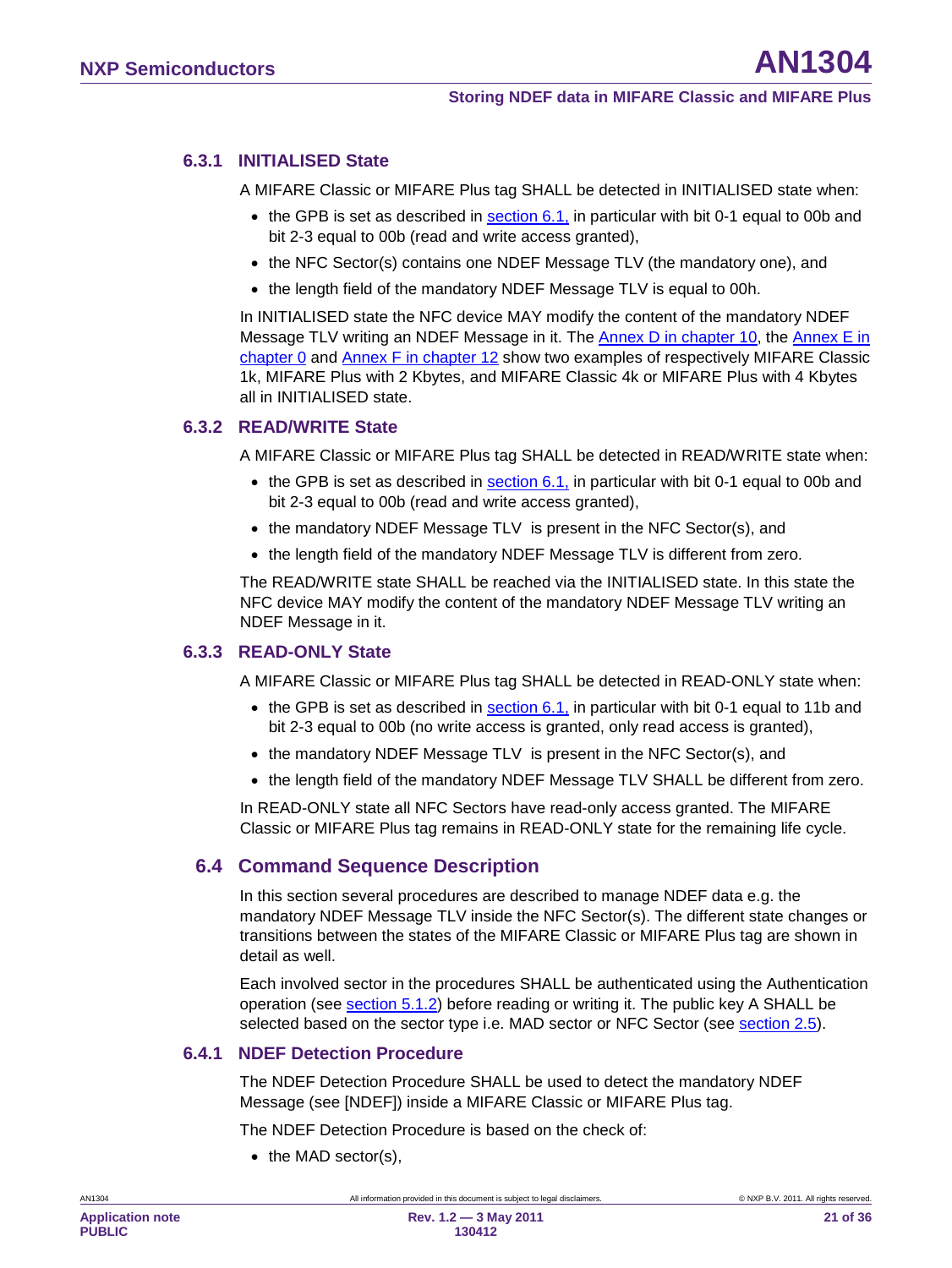- the NFC Sector(s), and
- the mandatory NDEF Message TLV that contains the NDEF Message.

As already mentioned the NDEF Message TLV found by the NDEF Detection Procedure is called mandatory NDEF Message TLV or first NDEF Message TLV. When the MIFARE Classic or MIFARE Plus is in READ/WRITE or READ-ONLY state, this NDEF Message TLV contains an NDEF Message. In INITIALISED state the NDEF Message TLV is empty.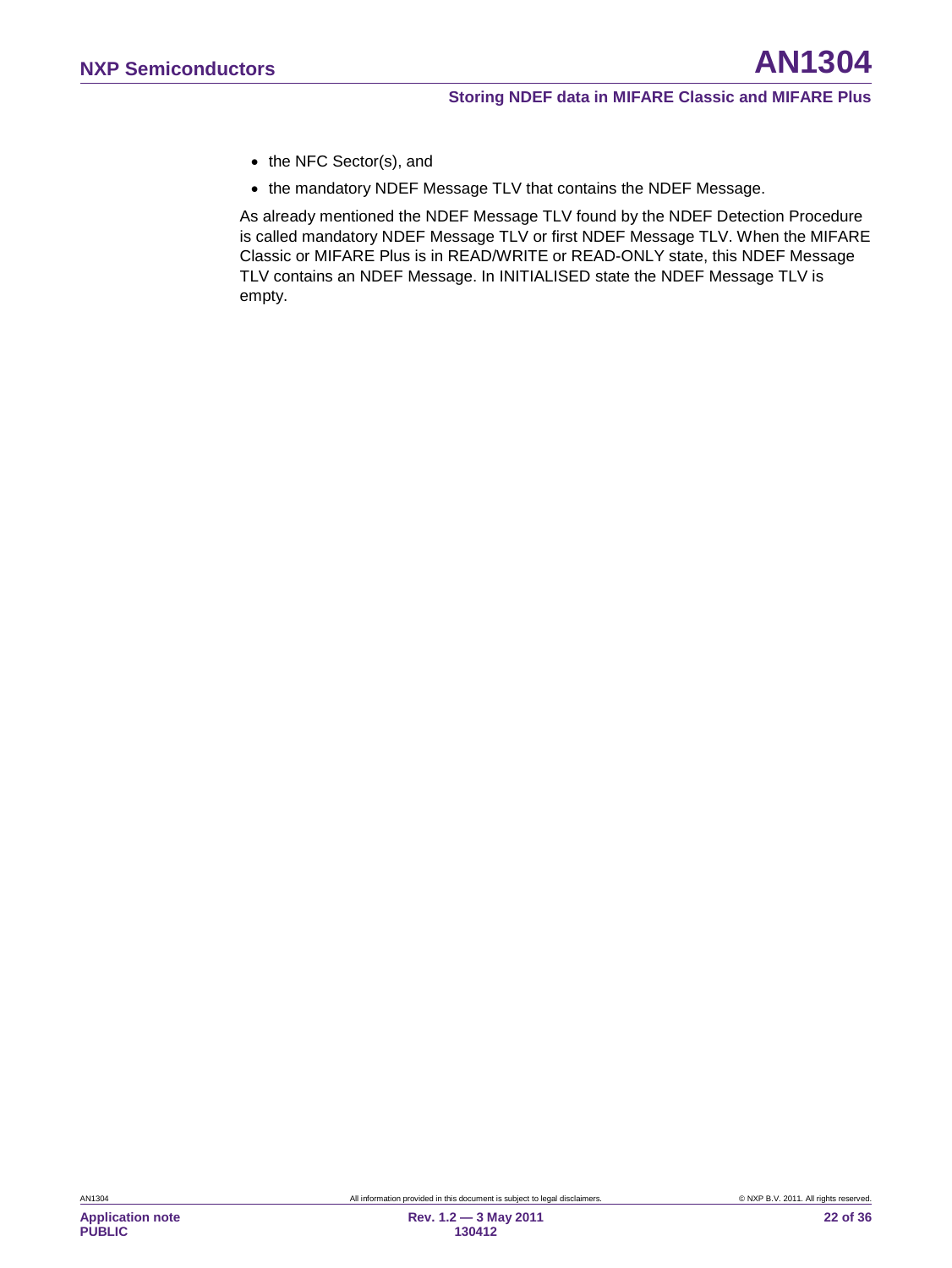

<span id="page-22-0"></span>To execute the NDEF Detection Procedure the Reader device (or NFC device) SHALL perform the following operations (see also [Fig 6\)](#page-22-0) on the MIFARE Classic or MIFARE Plus:

- 1. Check the existence of the MAD sector(s) (see <u>section [2.4,](#page-8-1) section [2.5.1](#page-10-2)</u> and [MAD]).
- 2. Authenticate and Read the MAD sector(s): sector 0 for MAD1, or sector 0 and 16 for MAD2 using the Read operation specified in **section 5.1.3**.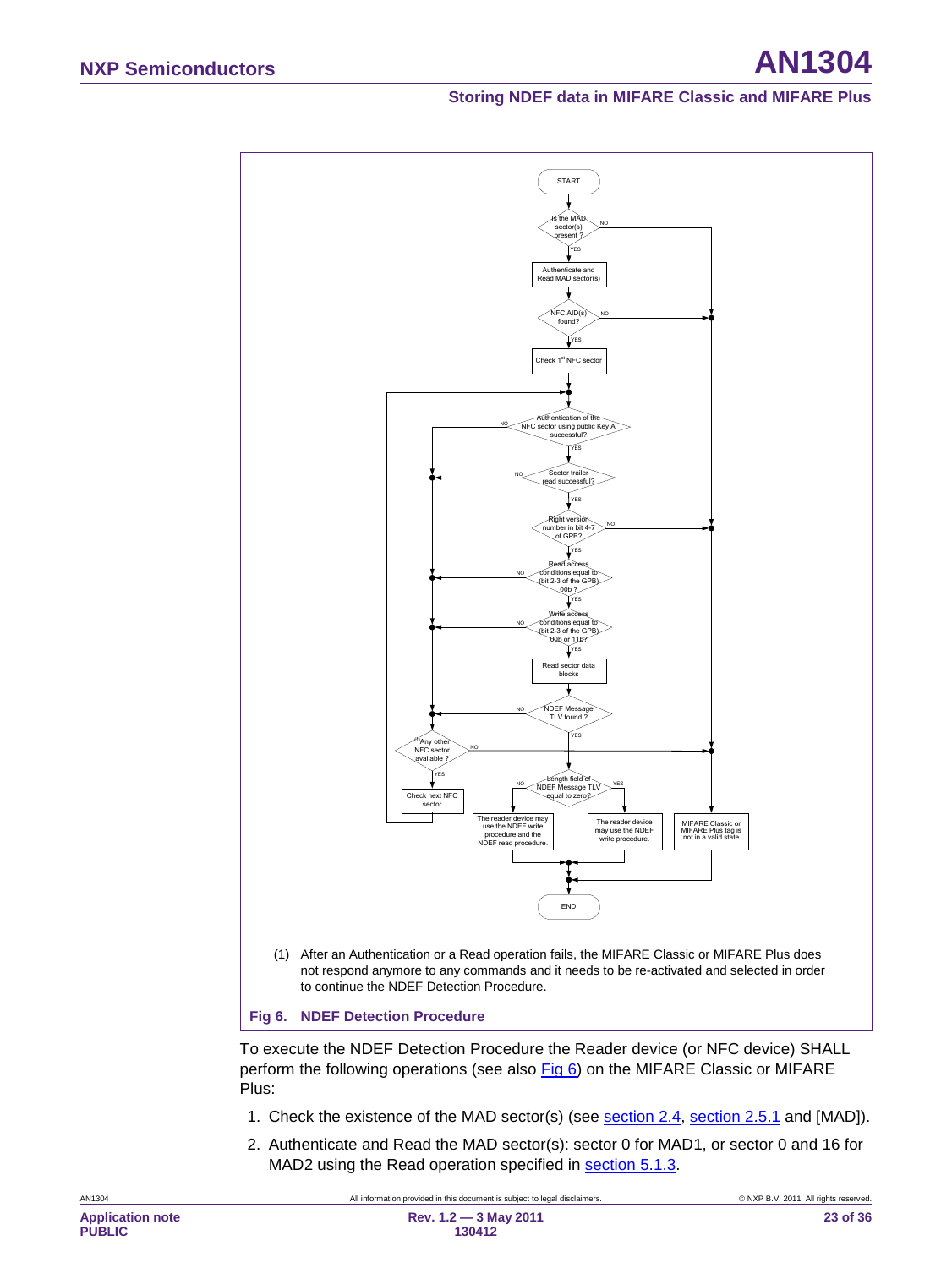- 3. If inside the MAD one or more AID(s) equal to the NFC AID related to one or more contiguous sector(s) are found, then go to item 4. Otherwise no NFC AID is detected in the MIFARE Classic or MIFARE Plus tag and the MIFARE Classic or MIFARE Plus tag is not in a valid state.
- 4. For each NFC Sector, perform the following operations starting from the smallest sector number to the highest one:
	- a. Authenticate and read (using the Read operation specified in section [5.1.3\)](#page-16-2) the sector trailer of the NFC Sector using the public key A for NFC Sectors (see [Table 6\)](#page-11-3).
	- b. If the authentication and the read operations are successful, check the sector trailer of the NFC Sector. Otherwise if the authentication or the read operation fails, a proprietary NFC Sector (see description of the NFC Sector below) is found then go to item f.
	- c. If bits 4-7 of the GPB describe the right version number according to the rules defined in <u>section [6.1.1](#page-18-0)</u> then go to item d. Otherwise stop the procedure because the MIFARE Classic or MIFARE Plus tag is not in a valid state.
	- d. If read access condition field (bit 2-3) value of the GPB is equal to 00b and the write access condition filed (bit 0-1) value of the GPB is equal to either 00b or 11b, read the data blocks of the relative NFC Sector using the Read operation specified in <u>section [5.1.3](#page-16-2)</u>, look for NDEF Message TLVs, and go to item e. Otherwise if read access field value of the GPB is different from 00h or the write access condition filed (bit 0-1) value of the GPB is different from 00b and 11b, a proprietary NFC Sector (see description of the NFC Sector below) is found then go to item f.
	- e. If an NDEF Message TLV is found, this is the (i.e. the first one) mandatory NDEF Message TLV then go to item 5. Otherwise if no NDEF Message TLV is found go to item f.
	- f. If available check the next NFC Sector and go to item a. Otherwise if no more NFC Sectors are available, stop the procedure because no NDEF Message TLV is found. The MIFARE Classic or MIFARE Plus tag is not in a valid state.
- 5. If the length field of the mandatory NDEF Message TLV is different from zero, the NDEF Message (see [NDEF]) is detected in the MIFARE Classic or MIFARE Plus tag and the Reader device MAY use the NDEF Read Procedure or the NDEF Write Procedure (see sections [6.4.2](#page-24-0) and [6.4.3\)](#page-24-1). If the length field is equal to zero, no NDEF Message is detected in the MIFARE Classic or MIFARE Plus tag and the Reader device MAY use the NDEF Write Procedure (see <u>section [6.4.3](#page-24-1)</u>, the tag might be in INITIALISED state).

The NDEF Detection Procedure does not relate to a valid NDEF Message (see [NDEF]). It reads the NDEF Message length from the length field of the NDEF Message TLV but does not parse the NDEF Message.

The Reader device SHALL ignore and jump over the proprietary NFC Sectors. The proprietary NFC Sector is defined as an NFC Sector that is: either non-authenticable with the public key A for NFC Sectors or the read access field value of the GPB is different from 00b or the write access condition filed (bit 0-1) value of the GPB is different from 00b and 11b.

Each time an Authentication operation, a Read operation or a Write operation fails, the MIFARE Classic or MIFARE Plus remains silent and it does not respond anymore to any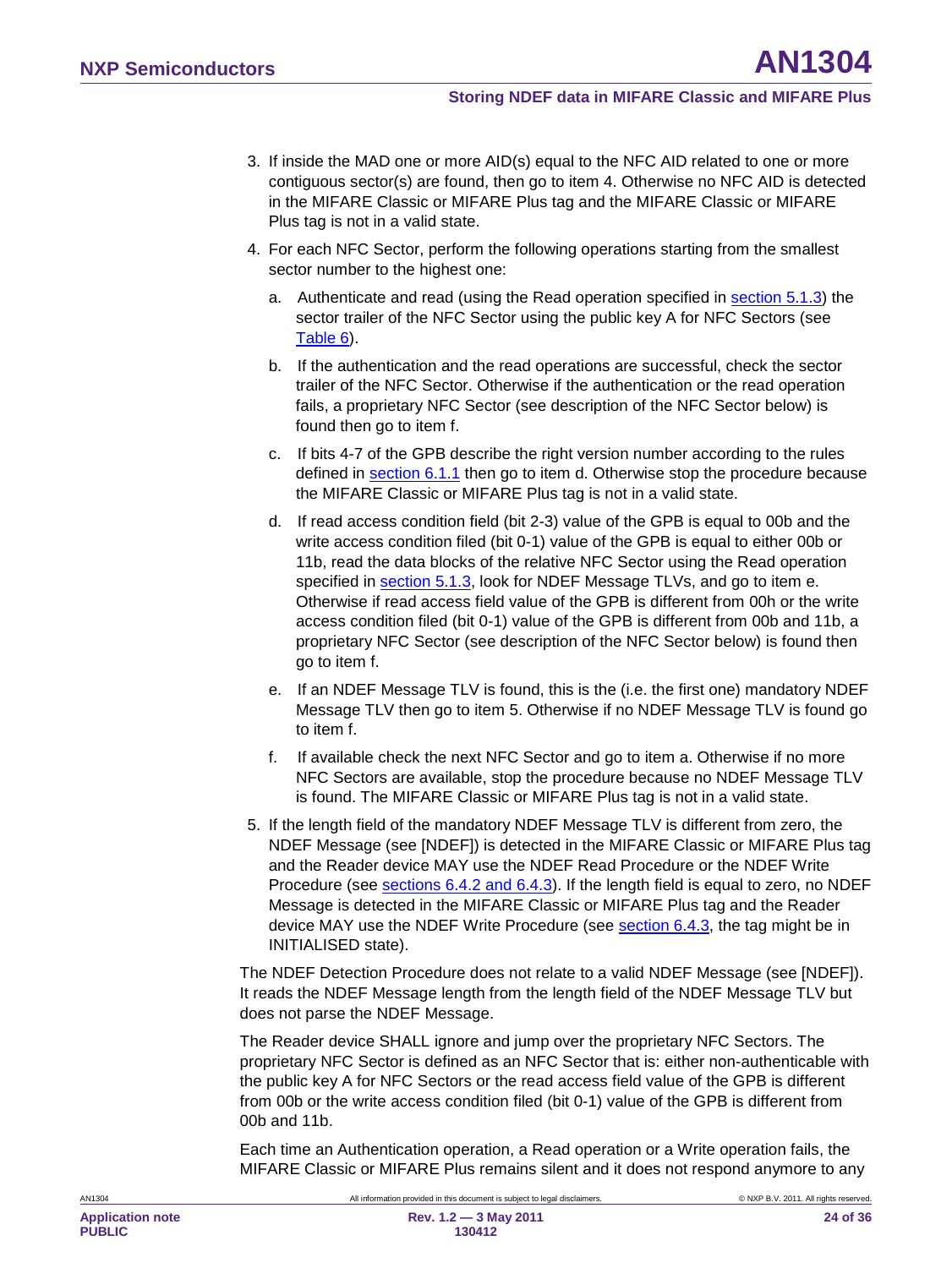commands. In this situation in order to continue the NDEF Detection Procedure the MIFARE Classic or MIFARE Plus needs to be re-activated and selected.

#### **6.4.2 NDEF Read Procedure**

<span id="page-24-0"></span>The NDEF Read Procedure is used by the Reader device to read the NDEF Message from the mandatory NDEF Message TLV. Before reading the NDEF Message the NDEF Detection Procedure SHALL be executed (see <u>section [6.4.1](#page-20-0)</u>), and the MIFARE Classic or MIFARE Plus tag SHALL be in a valid state.

Using the NDEF Read Procedure the Reader device SHALL read the whole NDEF Message from the mandatory NDEF Message TLV using one or more Read operations (see section [5.1.3\)](#page-16-2). The length of the NDEF Message to be read is provided from the length field of the mandatory NDEF Message TLV (see <u>section [2.6.1](#page-14-0)</u>).

If the mandatory NDEF Message TLV is stored in one or more NFC Sectors, the Reader device SHALL be able to authenticate all these sectors with the public Key A for NFC Sectors (see <u>Table 6</u>). In case the authentication procedure fails the MIFARE Classic or MIFARE Plus tag is not in a valid state.

#### **6.4.3 NDEF Write Procedure**

<span id="page-24-1"></span>The NDEF Write Procedure SHALL be used by the Reader device to write the mandatory NDEF Message TLV containing an NDEF Message inside a MIFARE Classic or MIFARE Plus tag.

The NDEF Write Procedure uses the Read and Write operations (see section [5.1.3](#page-16-2) and section [5.1.4](#page-16-3) ).

To write the NDEF Message the MIFARE Classic or MIFARE Plus tag SHALL be in INITIALISED or READ/WRITE state i.e. the mandatory NDEF Message TLV SHALL be already present inside the MIFARE Classic or MIFARE Plus tag.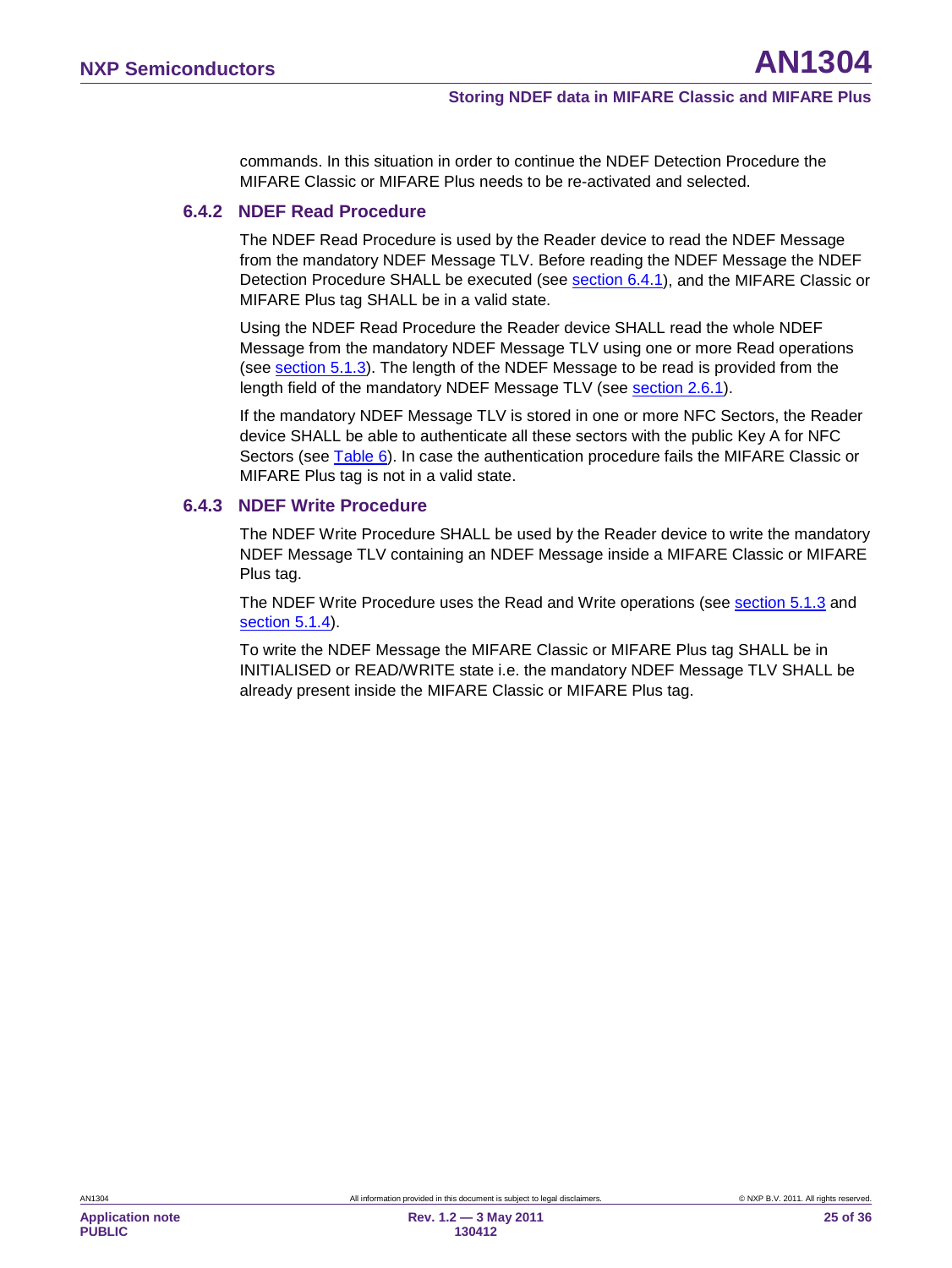

To execute the NDEF Write Procedure, the Reader device SHALL do the following operations (see also [Fig 8\)](#page-27-1) on the MIFARE Classic or MIFARE Plus tag:

- 1. Use the NDEF Detection Procedure (see <u>section [6.4.1](#page-20-0)</u>) to find the mandatory NDEF Message TLV. If the mandatory NDEF Message TLV is found go to item 2. Otherwise if no NDEF Message TLV is found, end the procedure.
- 2. If the available memory size for the NDEF Message TLV is equal to or bigger than the NDEF Message size, the operations below SHALL be done in the following order using one or more Write operations (see **section [5.1.4](#page-16-3)**):
	- a. the length field of the mandatory NDEF Message TLV SHALL be one byte long and its value SHALL be set to 00h,
	- b. the new NDEF Message SHALL be written in the value field of the mandatory NDEF Message TLV, and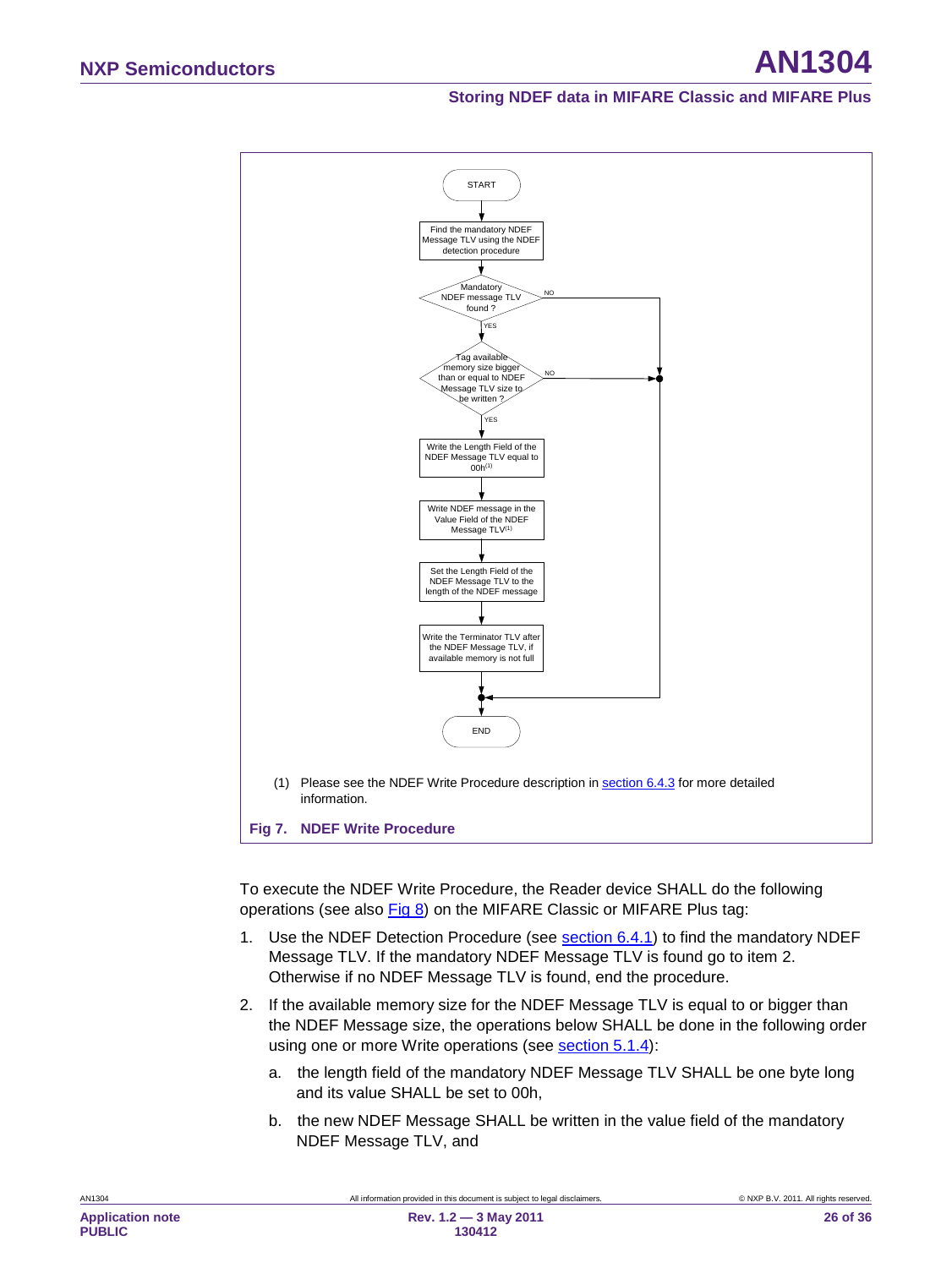c. the length field of the mandatory NDEF Message TLV SHALL be updated with the length of the NDEF Message.

Otherwise if not enough memory space is available in the MIFARE Classic or MIFARE Plus tag, the NDEF Message SHALL NOT be written in the MIFARE Classic or MIFARE Plus tag.

<span id="page-26-0"></span>3. If the item 2 is done successfully, the Reader device SHALL write the Terminator TLV in the next byte after the NDEF Message TLV using the Write operation (see section [5.1.4](#page-16-3)). The Terminator TLV SHALL NOT be written when the mandatory NDEF Message TLV ends at the last byte of the last available NFC Sector i.e. the NFC Sector with the biggest sector number.

Concerning the operation item 2.b, the writing of the value field of the found NDEF Message TLV SHALL leave 1 or 3 bytes for the length field (see <u>section [2.6](#page-12-2)</u>) that are needed by the next operation item 2.c to store the length of the NDEF Message.

The NDEF Write Procedure does not change the starting position of the mandatory NDEF Message TLV.

The NDEF Write Procedure MAY write the NDEF Message TLV across contiguous NFC Sectors with the exception of MAD sector 16 in case MIFARE Classic 4k and MIFARE Plus with 4 Kbytes is used (see also the definition of contiguous NFC Sectors in section <u>[6.1](#page-17-0)</u>).

The available memory size for the mandatory NDEF Message TLV is calculated from the position of the mandatory NDEF Message TLV as the sum of:

- the free memory space of the NFC Sector containing the mandatory NDEF Message TLV. The free memory space starts from the beginning of the mandatory NFC Message TLV and finishes at the end of the NFC Sector, and
- the whole memory space of the NFC Sectors following the sector containing the mandatory NDEF Message TLV. The following NFC Sectors MAY have a size of 48 bytes (3 blocks) or 240 bytes (15 blocks). The information about the following available NFC Sectors SHALL be retrieved from the MAD sectors.

For the Write operation the reading of not completely updated blocks is needed first (see section [5.1.4](#page-16-3)) when e.g. the NDEF Message TLV starts in the middle of a block.

#### **6.4.4 State Changes**

<span id="page-26-1"></span>This section describes the possible state changes of the MIFARE Classic or MIFARE Plus tag. [Fig 8](#page-27-1) shows the states and the state change (also called transition) between them. In this application note the only specified transition is from INITIALISED to READ/WRITE.

The Reader device MAY issue a MIFARE Classic or MIFARE Plus tag in INITIALISED state, READ/WRITE state or even in READ-ONLY state.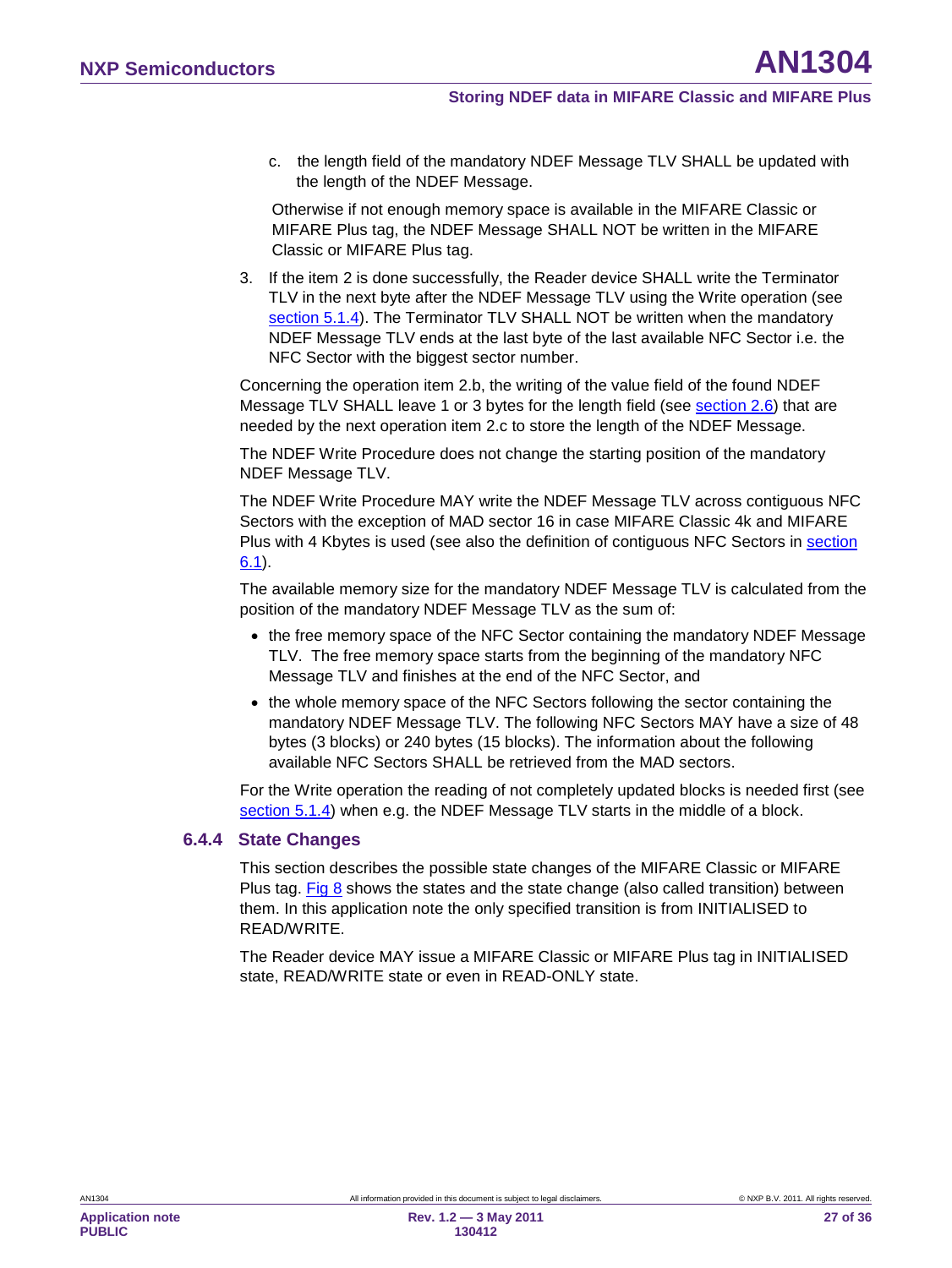

#### **6.4.4.1 Transition from INITIALISED to READ/WRITE**

<span id="page-27-2"></span><span id="page-27-1"></span>To perform the transition from INITIALISED to READ/WRITE the Reader device SHALL do the following operation: a non-empty NDEF Message TLV (length field different from zero) SHALL replace the previous empty NDEF Message TLV using the NDEF Write Procedure (see section [6.4.3\)](#page-24-1). The NDEF Message TLV is the mandatory one detected by means of the NDEF Detection Procedure (see <u>section [6.4.1](#page-20-0)</u>).

<span id="page-27-0"></span>The empty NDEF Message (see <u>chapter 3</u>) MAY be used to replace a non-empty NDEF Message.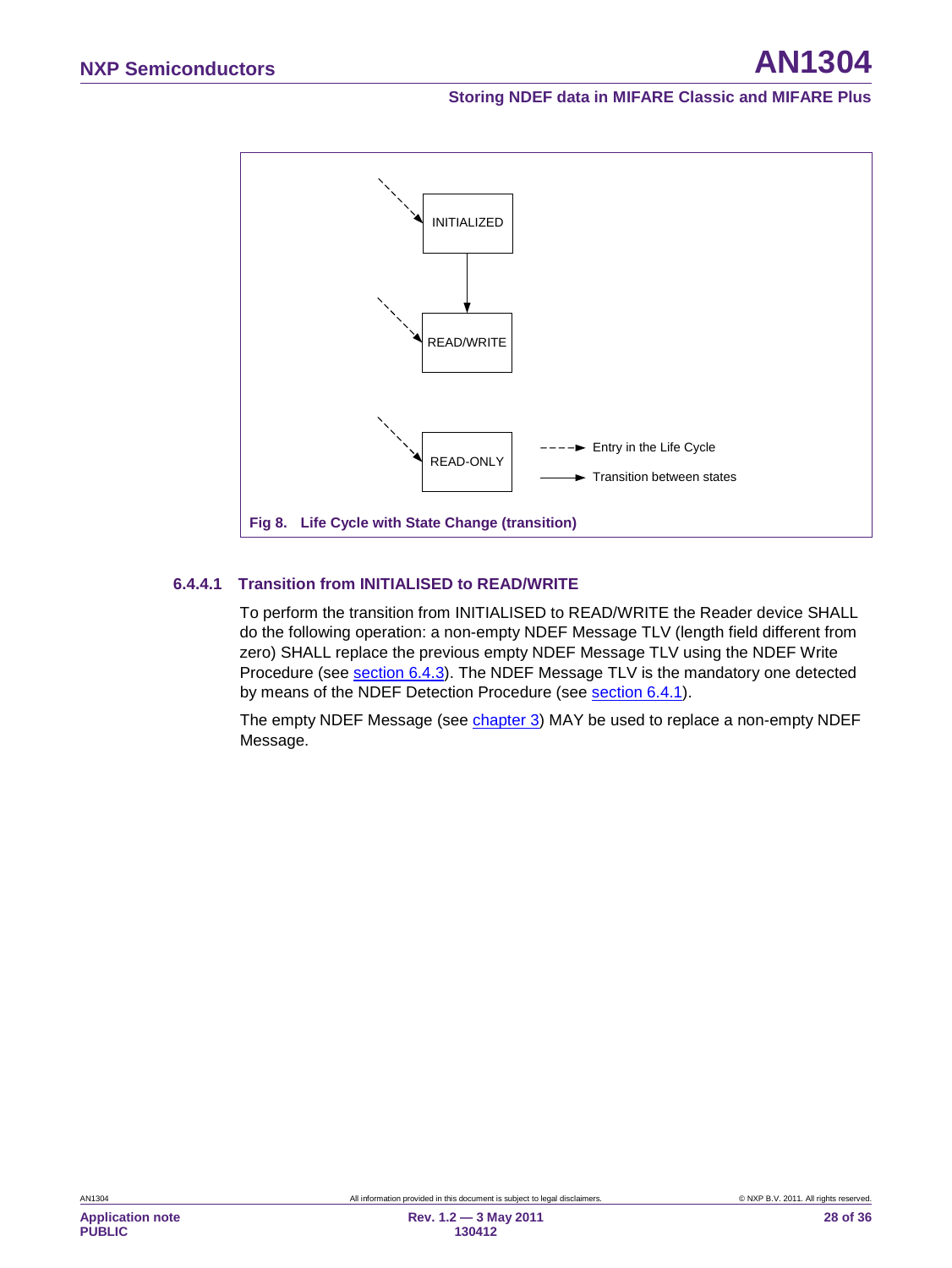## <span id="page-28-3"></span>**7. ANNEX A: Empty NDEF Message**

An empty NDEF Message (see [NDEF]) is defined as an NDEF Message composed of one NDEF record. The NDEF record uses the NDEF short-record layout (SR=1b) with: Type Name Format (TNF) field value equal to 00h (empty, TYPE\_LENGTH=00h, PAYLOAD\_LENGTH=00h), no ID\_LENGTH field (IL=0b), MB=1b, ME=1b, CF=0b. The empty NDEF record (i.e. the empty NDEF Message) is composed of 3 bytes and it is equal to D00000h.

## <span id="page-28-4"></span>**8. ANNEX B: Example of sector trailer using MAD1**

This example refers to a MIFARE Classic 1k tag with MAD1 in sector 0. The trailer of sector 0 is set as described in [Table 13](#page-28-1) (GPB is the General Purpose Byte see [MF1K], and [MAD]).

<span id="page-28-1"></span>

|  |  | Table 13. Example for sector trailer for sector 0, block 3 settings |
|--|--|---------------------------------------------------------------------|
|  |  |                                                                     |

| <b>Byte</b><br>0 | <b>B</b> vte | <b>B</b> vte<br>າ | <b>B</b> vte<br>3 | <b>Byte</b><br>4 | <b>Byte</b><br>5 | <b>Byte</b><br>6 | <b>Byte</b>              | <b>Byte</b><br>8 | <b>Byte</b><br>9 | <b>Byte</b><br>10 | <b>B</b> vte<br>11 | <b>Byte</b><br>12 | <b>B</b> vte<br>13 | <b>B</b> vte<br>14 | <b>Byte</b><br>15 |
|------------------|--------------|-------------------|-------------------|------------------|------------------|------------------|--------------------------|------------------|------------------|-------------------|--------------------|-------------------|--------------------|--------------------|-------------------|
|                  |              | Key A             |                   |                  |                  |                  | <b>Access Conditions</b> |                  | <b>GPB</b>       |                   |                    | Key B             |                    |                    |                   |
| A <sub>0</sub> h | A1h          | A <sub>2</sub> h  | A3h               | A4h              | A5h              | 78h              | 77h                      | 88h              | C <sub>1</sub> h |                   |                    | Secret Key        |                    |                    |                   |

## <span id="page-28-0"></span>**9. ANNEX C: Access bits Coding into byte 6 to 8 of the sector trailer**

In section [2.5](#page-9-1) is shown the coding of the access bits of the sector trailers for MAD1 and MAD2 Sectors (i.e. sector 0 and sector 16) and NFC Sectors. This table can be used to translate access bit values into the relative byte 6 to 8 values.

**Table 14. Access bits coding of byte 6 to 8 of the sector trailer.**

|                    | MAD1 and<br><b>MAD2 Sectors</b> | <b>NFC Sectors</b>                                                                                                                      | <b>Trailer Bytes Values</b> | <b>MAD1 and MAD2 Sector</b> |            | <b>Values</b> | <b>NFC Sector Trailer Bytes</b> |            |
|--------------------|---------------------------------|-----------------------------------------------------------------------------------------------------------------------------------------|-----------------------------|-----------------------------|------------|---------------|---------------------------------|------------|
| <b>Access Bits</b> |                                 | <b>Values</b>                                                                                                                           | Byte 6                      | Byte 7                      | Byte 8     | Byte 6        | Byte 7                          | Byte 8     |
| $C1_0 C2_0 C3_0$   |                                 | 000 <sub>b</sub>                                                                                                                        |                             |                             |            |               |                                 |            |
| $C1_1 C2_1 C3_1$   |                                 | 000b                                                                                                                                    |                             |                             |            |               |                                 |            |
| $C1_2 C2_2 C3_2$   |                                 | 000b                                                                                                                                    |                             |                             |            |               |                                 | 88h        |
| $C1_3 C2_3 C3_3$   |                                 | 011b                                                                                                                                    |                             |                             |            |               |                                 |            |
| $C1_0 C2_0 C3_0$   |                                 | 010b                                                                                                                                    |                             |                             |            |               |                                 |            |
| $C1_1 C2_1 C3_1$   |                                 | 010b                                                                                                                                    |                             |                             |            |               |                                 |            |
| $C1_2 C2_2 C3_2$   |                                 | 010 <sub>b</sub>                                                                                                                        |                             |                             |            |               |                                 | 0Fh        |
| $C1_3 C2_3 C3_3$   |                                 | 110b                                                                                                                                    |                             |                             |            |               |                                 |            |
|                    |                                 | <b>Access Bits</b><br><b>Values</b><br>100 <sup>1</sup><br>100b<br>100b<br>011b<br>010 <sup>1</sup><br>010b<br>010 <sub>b</sub><br>110b | <b>Access Bits</b>          | 78h<br>07h                  | 77h<br>8Fh | 88h<br>0Fh    | 7Fh.<br>07h                     | 07h<br>8Fh |

<span id="page-28-2"></span>i. This value for the access bits  $C1_0 C2_0 C3_0$  of sector 0 (related to the manufacturer block) is suggested and it may change.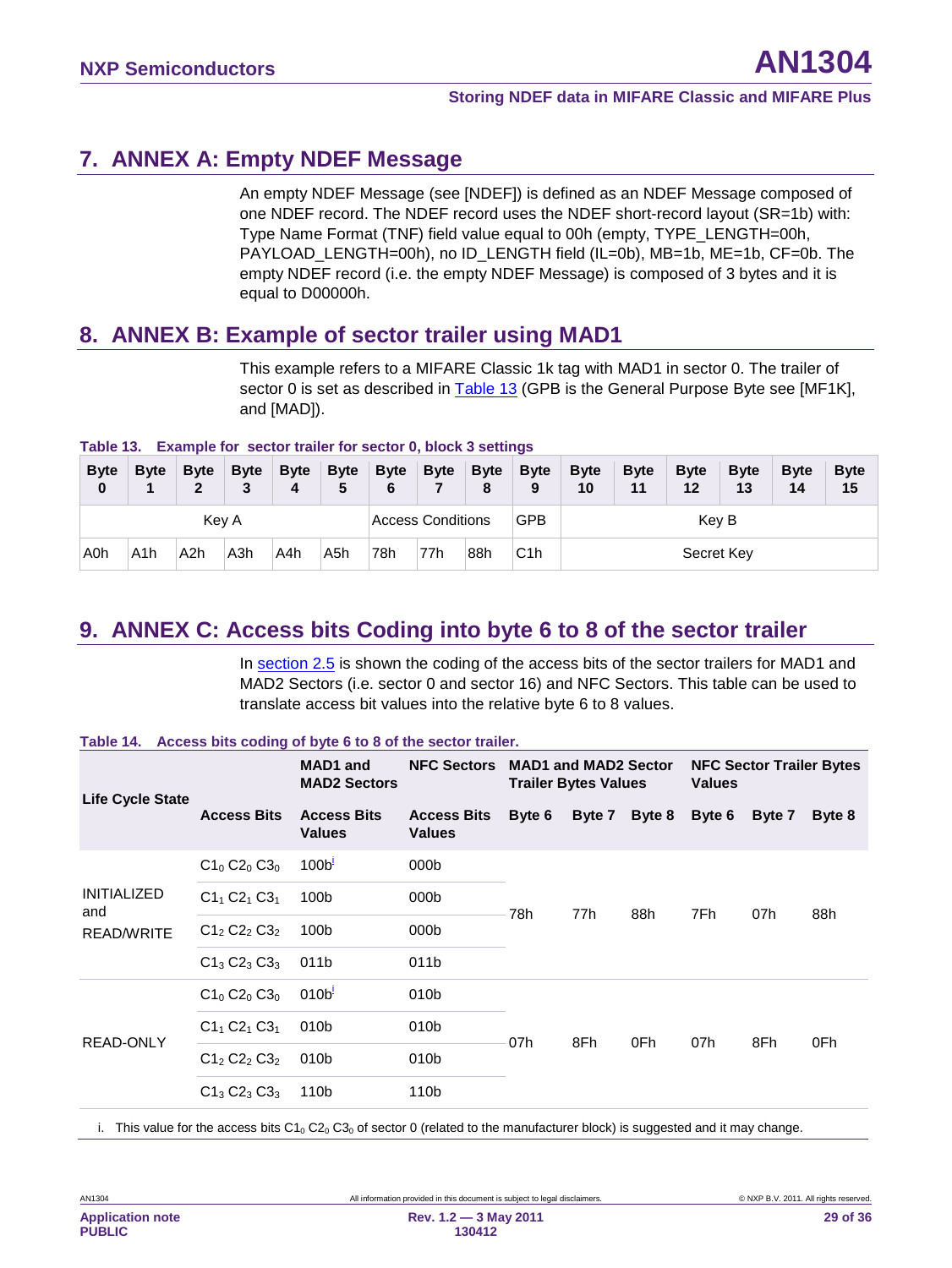## <span id="page-29-0"></span>**10.ANNEX D: Example of MIFARE Classic 1k in INITIALISED State**

In this ANNEX an example of MIFARE Classic 1k in INITIALISED state is given (see Fig. [9\)](#page-29-2).

In this example the sectors from sector 1 to sector 15 are NFC Sectors. The MAD sector contains 15 NFC AID equal to 03E1h. Being in INTIALISED state the MIFARE Classic 1k contains an empty NDEF message TLV. At the end of the empty NDEF Message TLV a Terminator TLV is present.

The GPB of the NFC Sector is equal to 40h indicating version number 1.0 and read/write access granted.

<span id="page-29-2"></span><span id="page-29-1"></span>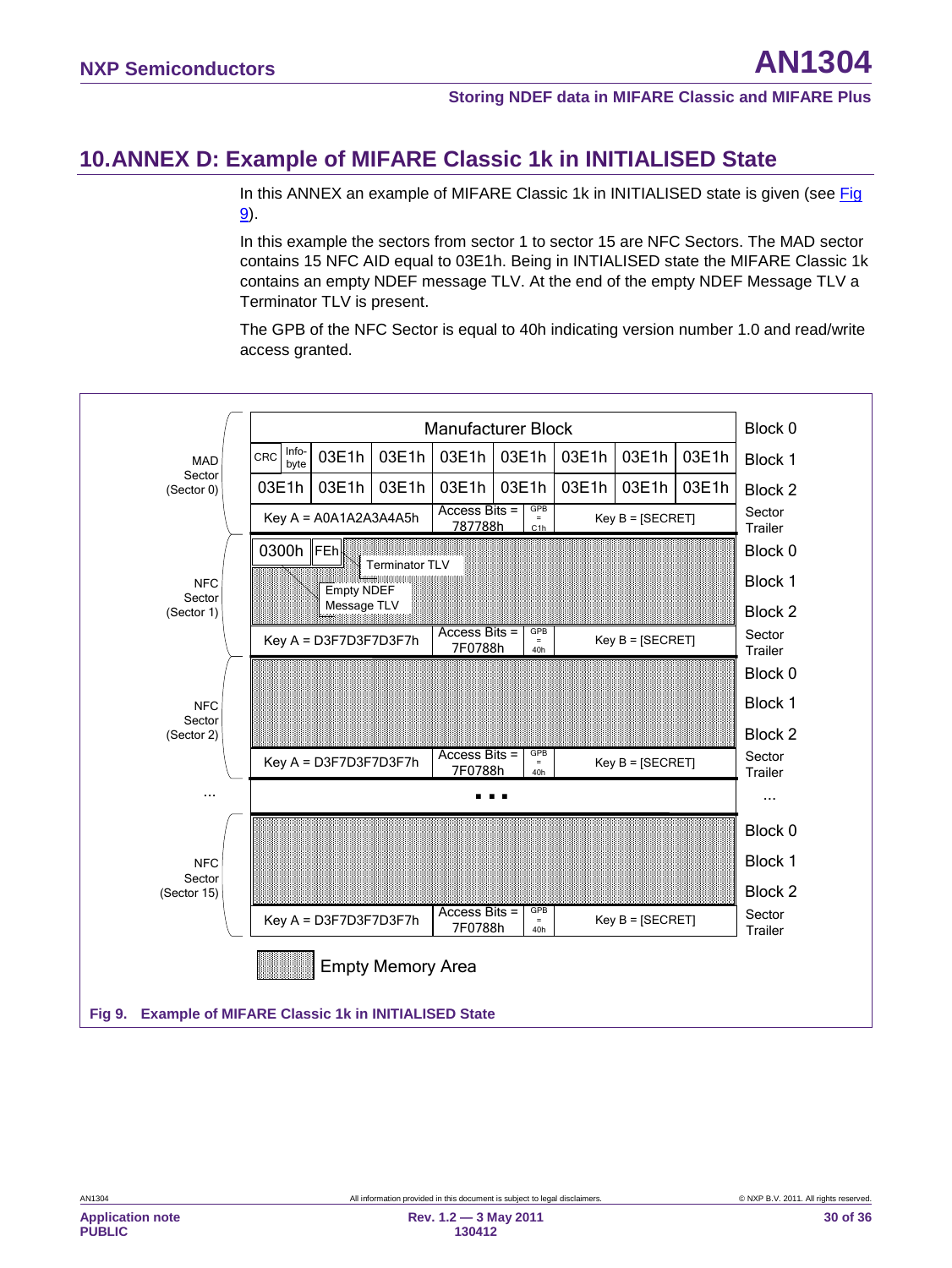## <span id="page-30-0"></span>**11.ANNEX E: Example of MIFARE Plus with 2 Kbytes in INITIALISED State**

In this ANNEX an example of MIFARE Plus with 2 Kbytes in INITIALISED state is given (see [Fig](#page-33-0) 11).

In this example the sectors from sector 1 to sector 15 and from sector 17 to sector 31 are NFC Sectors. The MAD sectors contain overall 30 NFC AID equal to 03E1h in sector 0 and sector 16. Being in INTIALISED state the MIFARE Plus with 2 Kbytes contains an empty NDEF message TLV. At the end of the empty NDEF Message TLV a Terminator TLV is present.

The GPB of the NFC Sector is equal to 40h indicating version number 1.0 and read/write access granted.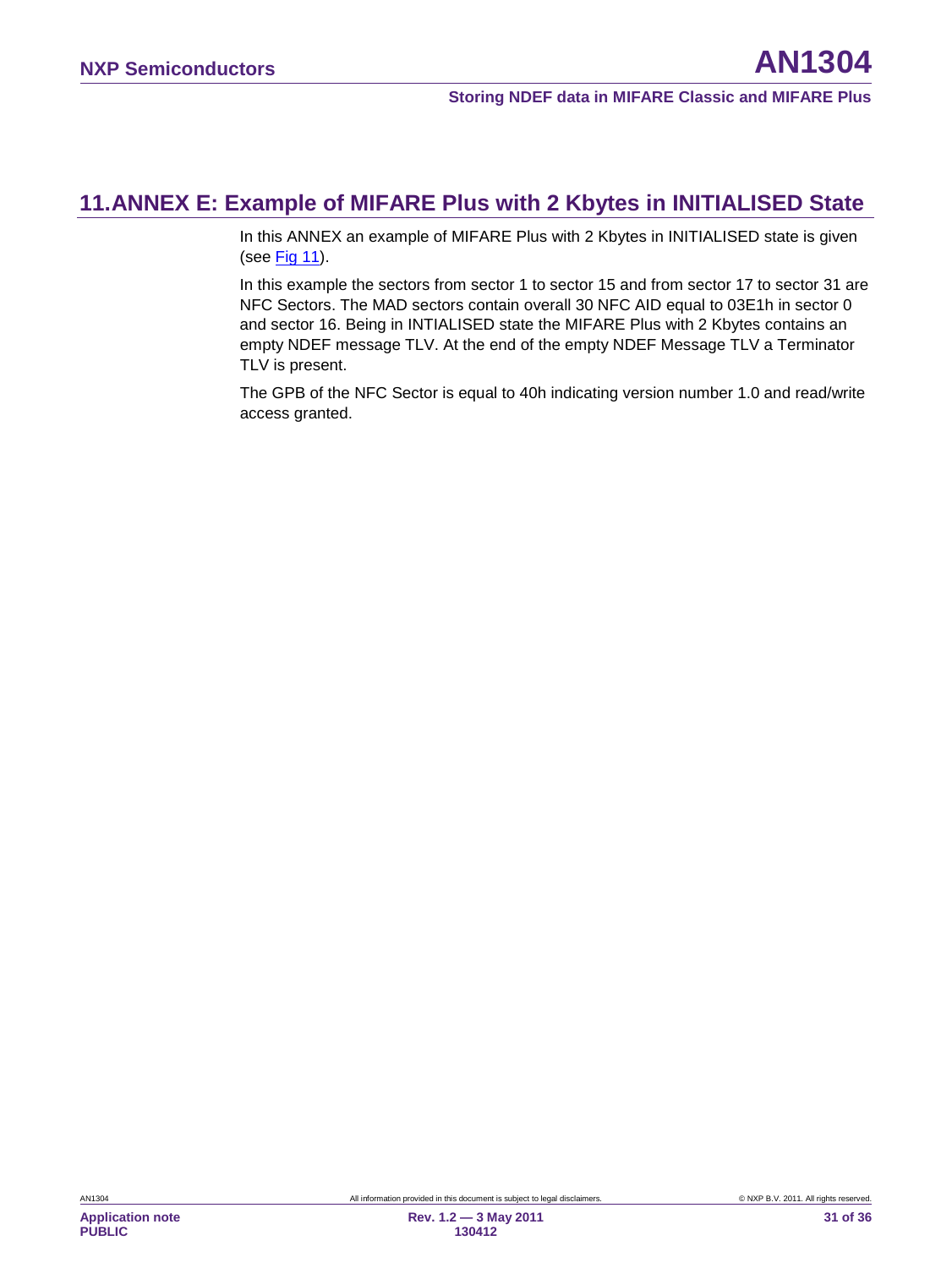

**PUBLIC**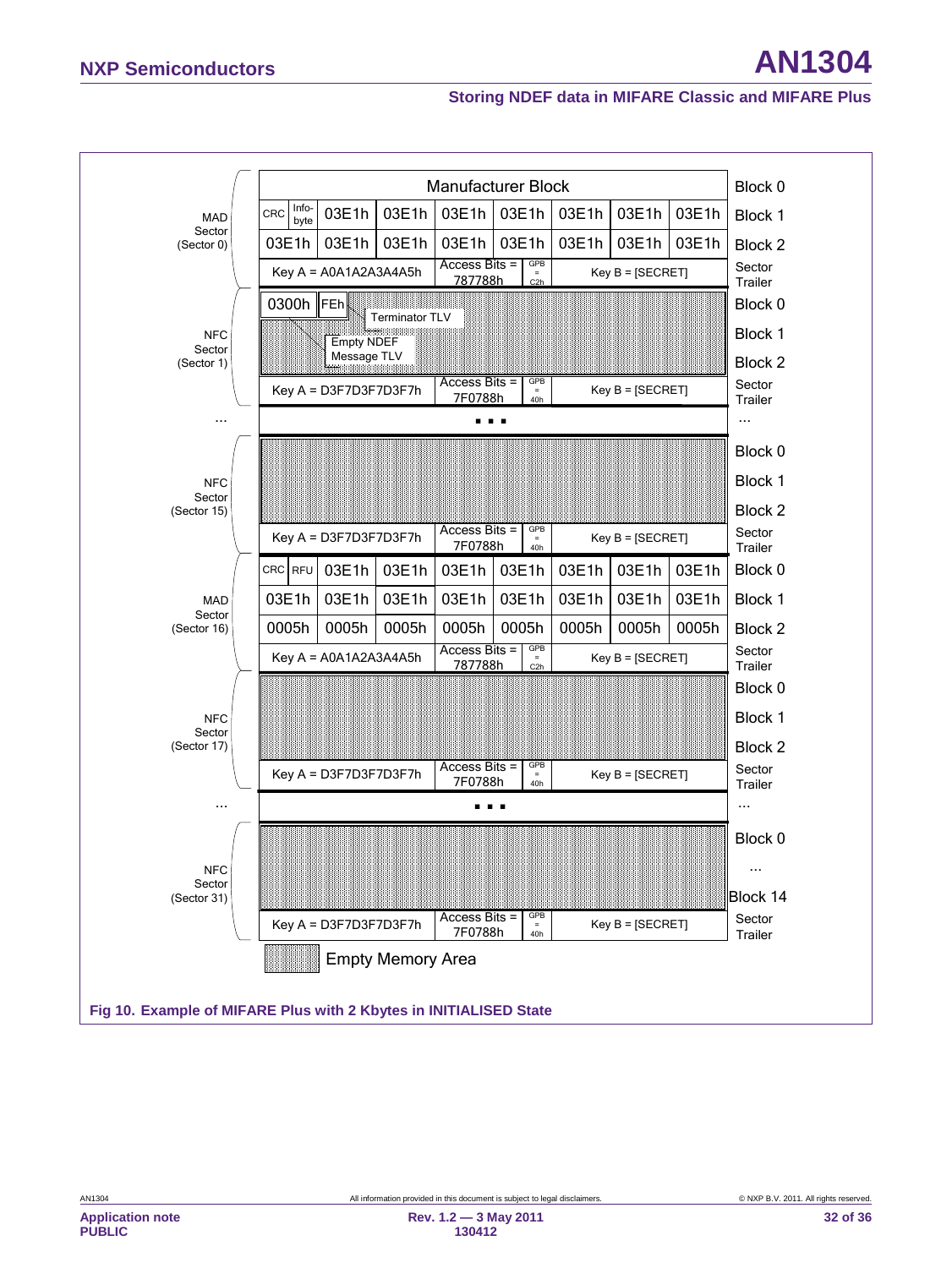## <span id="page-32-0"></span>**12.ANNEX F: Example of MIFARE Classic 4k or MIFARE Plus with 4 Kbytes in INITIALISED State**

In this ANNEX an example of MIFARE Classic 4k in INITIALISED state is given (see [Fig](#page-33-0)  [11\)](#page-33-0).

In this example the sectors from sector 1 to sector 15 and from sector 17 to sector 39 are NFC Sectors. The MAD sectors contain overall 38 NFC AID equal to 03E1h in sector 0 and sector 16. Being in INTIALISED state the MIFARE Classic 4k contains an empty NDEF message TLV. At the end of the empty NDEF Message TLV a Terminator TLV is present.

The GPB of the NFC Sector is equal to 40h indicating version number 1.0 and read/write access granted.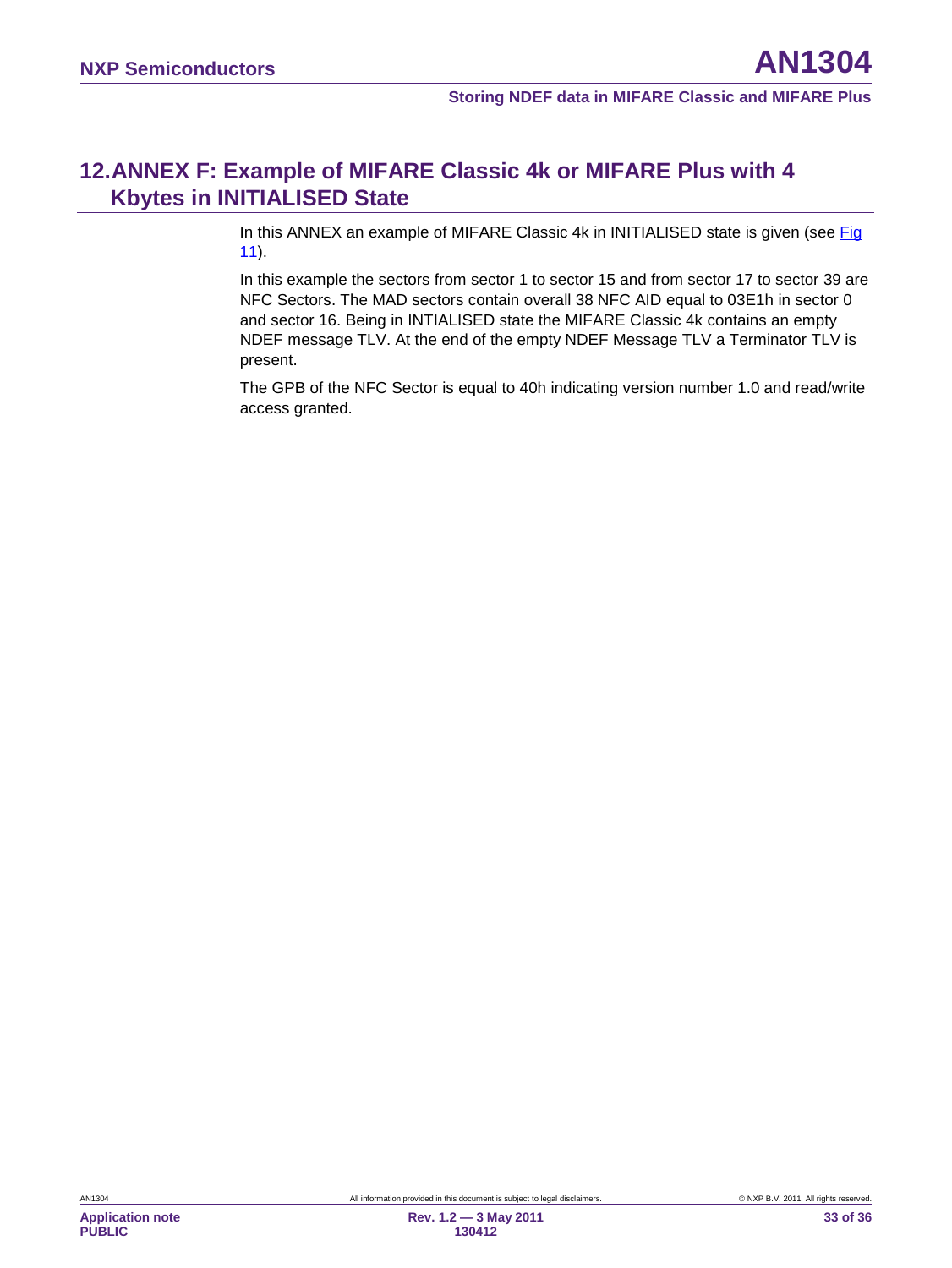<span id="page-33-0"></span>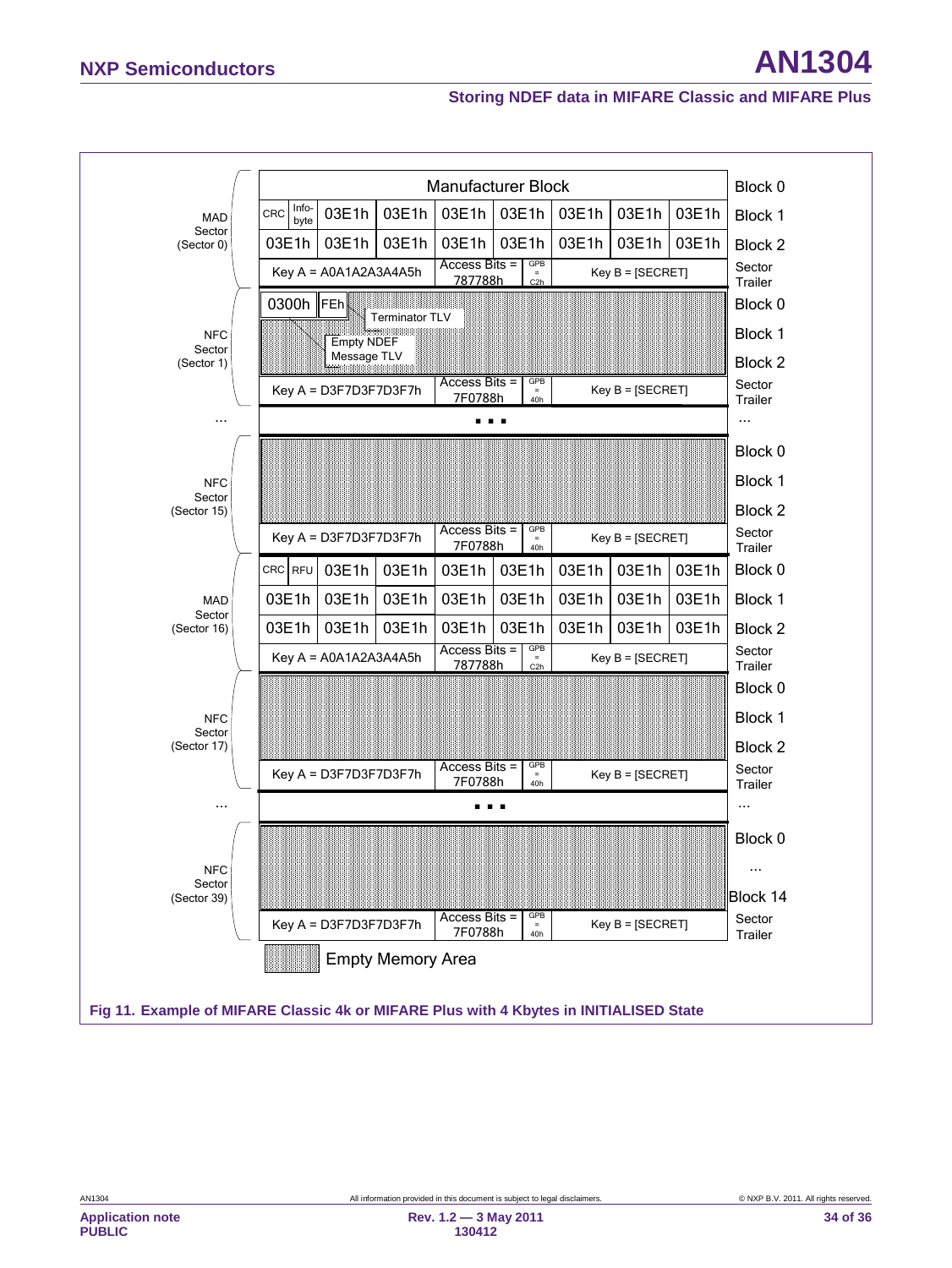## <span id="page-34-0"></span>**13. Legal information**

### <span id="page-34-1"></span>**13.1 Definitions**

**Draft —** The document is a draft version only. The content is still under internal review and subject to formal approval, which may result in modifications or additions. NXP Semiconductors does not give any representations or warranties as to the accuracy or completeness of information included herein and shall have no liability for the consequences of use of such information.

## <span id="page-34-2"></span>**13.2 Disclaimers**

**Limited warranty and liability —** Information in this document is believed to be accurate and reliable. However, NXP Semiconductors does not give any representations or warranties, expressed or implied, as to the accuracy or completeness of such information and shall have no liability for the consequences of use of such information.

In no event shall NXP Semiconductors be liable for any indirect, incidental, punitive, special or consequential damages (including - without limitation lost profits, lost savings, business interruption, costs related to the removal or replacement of any products or rework charges) whether or not such damages are based on tort (including negligence), warranty, breach of contract or any other legal theory.

Notwithstanding any damages that customer might incur for any reason whatsoever, NXP Semiconductors' aggregate and cumulative liability towards customer for the products described herein shall be limited in accordance with the Terms and conditions of commercial sale of NXP **Semiconductors** 

**Right to make changes —** NXP Semiconductors reserves the right to make changes to information published in this document, including without limitation specifications and product descriptions, at any time and without notice. This document supersedes and replaces all information supplied prior to the publication hereof.

**Suitability for use - NXP Semiconductors products are not designed,** authorized or warranted to be suitable for use in life support, life-critical or safety-critical systems or equipment, nor in applications where failure or malfunction of an NXP Semiconductors product can reasonably be expected to result in personal injury, death or severe property or environmental damage. NXP Semiconductors accepts no liability for inclusion and/or use of NXP Semiconductors products in such equipment or applications and therefore such inclusion and/or use is at the customer's own risk.

**Applications —** Applications that are described herein for any of these products are for illustrative purposes only. NXP Semiconductors makes no representation or warranty that such applications will be suitable for the specified use without further testing or modification.

Customers are responsible for the design and operation of their applications and products using NXP Semiconductors products, and NXP Semiconductors accepts no liability for any assistance with applications or customer product design. It is customer's sole responsibility to determine whether the NXP Semiconductors product is suitable and fit for the customer's applications and products planned, as well as for the planned application and use of customer's third party customer(s). Customers should provide appropriate design and operating safeguards to minimize the risks associated with their applications and products.

NXP Semiconductors does not accept any liability related to any default, damage, costs or problem which is based on any weakness or default in the customer's applications or products, or the application or use by customer's third party customer(s). Customer is responsible for doing all necessary testing for the customer's applications and products using NXP Semiconductors products in order to avoid a default of the applications and the products or of the application or use by customer's third party customer(s). NXP does not accept any liability in this respect.

**Export control —** This document as well as the item(s) described herein may be subject to export control regulations. Export might require a prior authorization from national authorities.

**Evaluation products —** This product is provided on an "as is" and "with all faults" basis for evaluation purposes only. NXP Semiconductors, its affiliates and their suppliers expressly disclaim all warranties, whether express, implied or statutory, including but not limited to the implied warranties of noninfringement, merchantability and fitness for a particular purpose. The entire risk as to the quality, or arising out of the use or performance, of this product remains with customer.

In no event shall NXP Semiconductors, its affiliates or their suppliers be liable to customer for any special, indirect, consequential, punitive or incidental damages (including without limitation damages for loss of business, business interruption, loss of use, loss of data or information, and the like) arising out the use of or inability to use the product, whether or not based on tort (including negligence), strict liability, breach of contract, breach of warranty or any other theory, even if advised of the possibility of such damages.

Notwithstanding any damages that customer might incur for any reason whatsoever (including without limitation, all damages referenced above and all direct or general damages), the entire liability of NXP Semiconductors, its affiliates and their suppliers and customer's exclusive remedy for all of the foregoing shall be limited to actual damages incurred by customer based on reasonable reliance up to the greater of the amount actually paid by customer for the product or five dollars (US\$5.00). The foregoing limitations, exclusions and disclaimers shall apply to the maximum extent permitted by applicable law, even if any remedy fails of its essential purpose.

## <span id="page-34-3"></span>**13.3 Licenses**

ICs with DPA Countermeasures functionality



NXP ICs containing functionality implementing countermeasures to Differential Power Analysis and Simple Power Analysis are produced and sold under applicable license from Cryptography Research, Inc.

#### **Purchase of NXP ICs with NFC technology**

Purchase of an NXP Semiconductors IC that complies with one of the Near Field Communication (NFC) standards ISO/IEC 18092 and ISO/IEC 21481 does not convey an implied license under any patent right infringed by implementation of any of those standards. A license for the patents portfolio of NXP B.V. for the NFC standards needs to be obtained at Via Licensing, the pool agent of the NFC Patent Pool, e-mail: [info@vialicensing.com.](mailto:info@vialicensing.com)

## <span id="page-34-4"></span>**13.4 Trademarks**

Notice: All referenced brands, product names, service names and trademarks are property of their respective owners.

**MIFARE —** is a trademark of NXP B.V.

**MIFARE Plus —** is a trademark of NXP B.V.